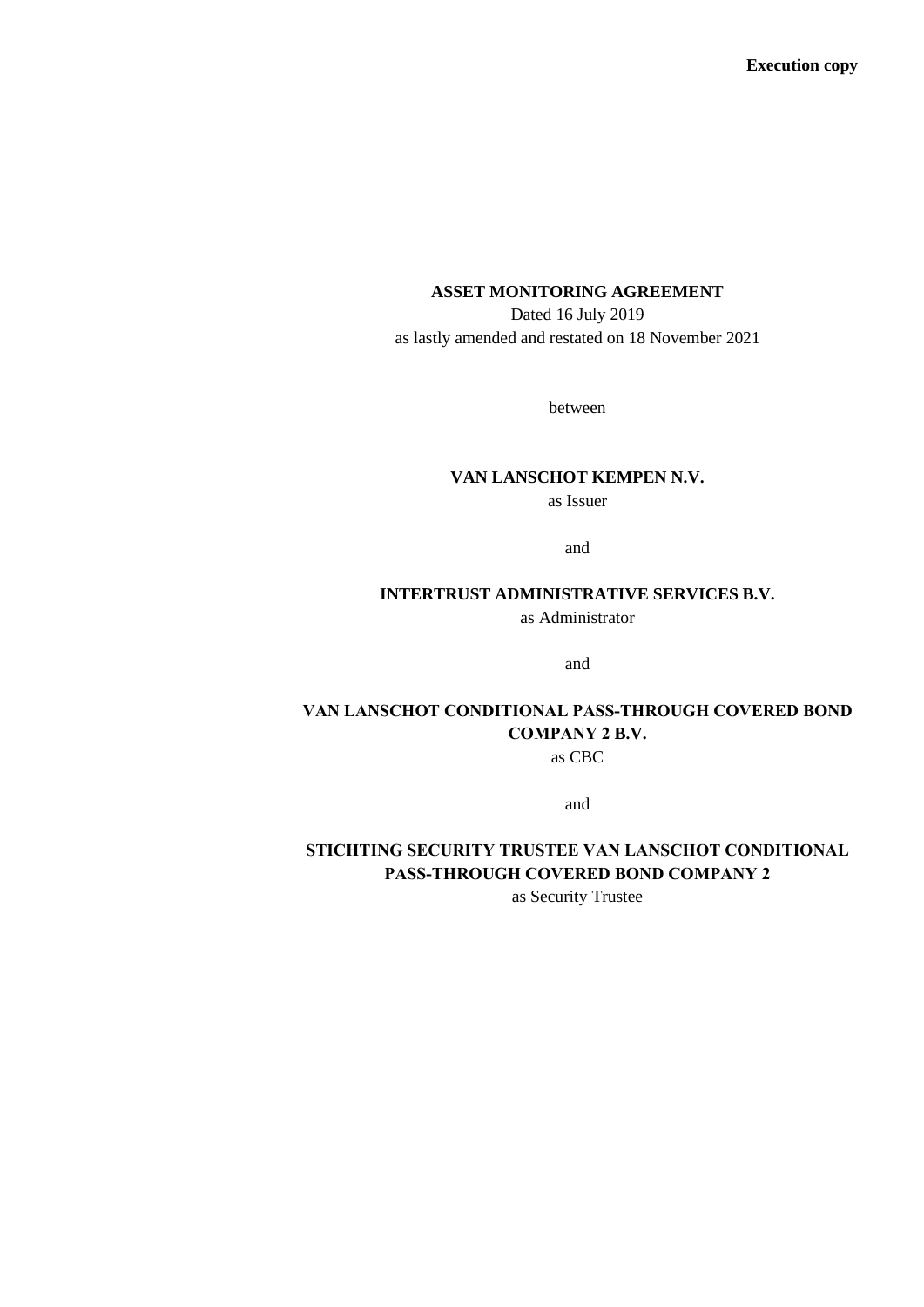#### **TABLE OF CONTENTS**

#### **CLAUSE PAGE**

| $\mathcal{D}_{\mathcal{L}}$ |                                                     |
|-----------------------------|-----------------------------------------------------|
| 3                           |                                                     |
| $\overline{\mathcal{A}}$    |                                                     |
| 5                           |                                                     |
| 6                           | SALE OR REFINANCING OF SELECTED TRANSFERRED ASSETS8 |
| 7                           | METHOD OF SALE OF SELECTED MORTGAGE RECEIVABLES 8   |
| 8                           |                                                     |
| 9                           |                                                     |
|                             |                                                     |

| <b>SCHEDULE 1 :</b> | <b>ASSET MONITOR APPOINTMENT AGREEMENT</b> |
|---------------------|--------------------------------------------|
| <b>SCHEDULE 2 :</b> | <b>ASSET COVER TEST</b>                    |
| <b>SCHEDULE 3 :</b> | <b>AMORTISATION TEST</b>                   |
| <b>SCHEDULE 4 :</b> | <b>LIQUIDITY RESERVE TEST</b>              |
| <b>SCHEDULE 5:</b>  | <b>REQUIRED CURRENT BALANCE AMOUNT</b>     |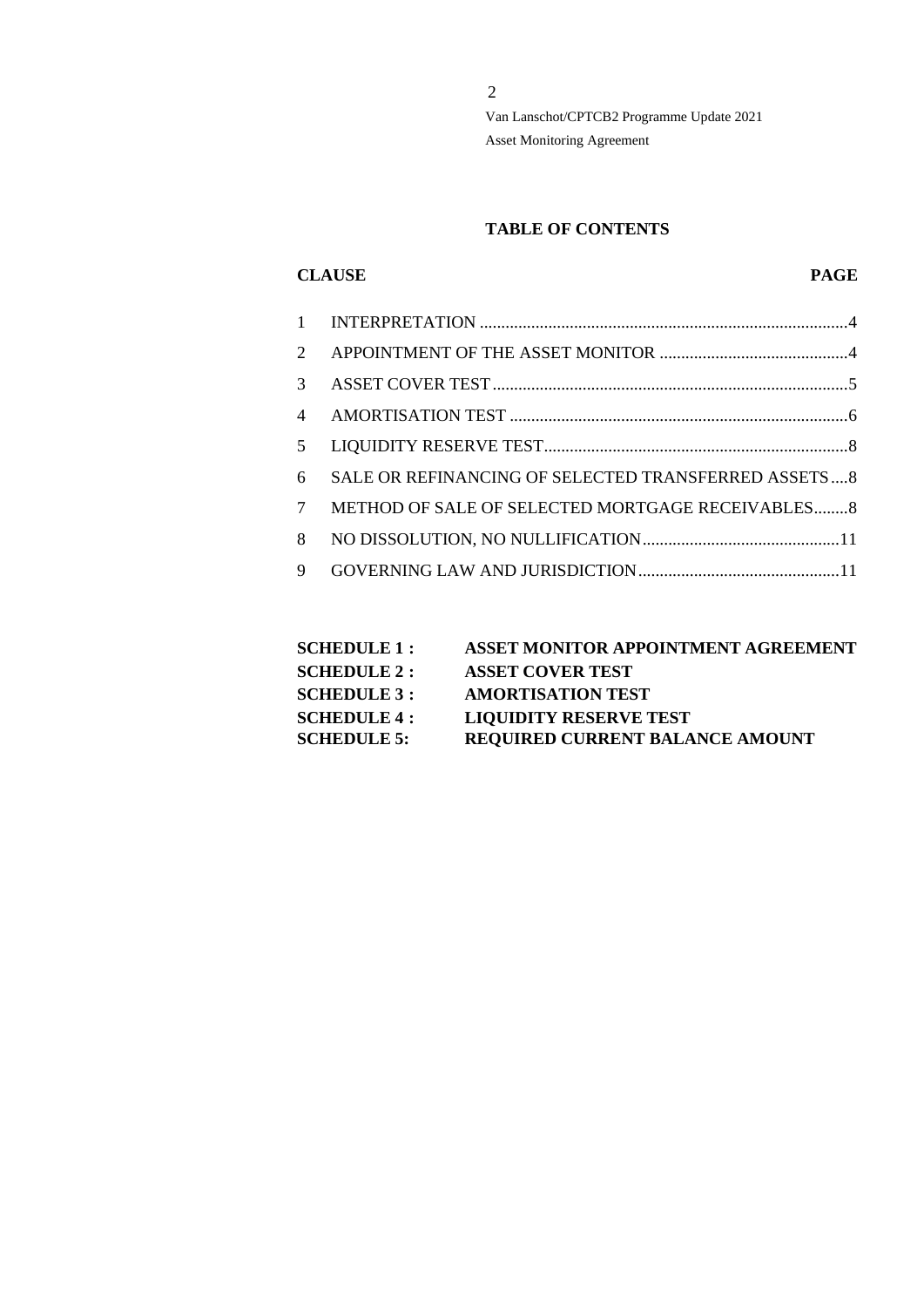**THIS ASSET MONITORING AGREEMENT** is dated 16 July 2019 as lastly amended and restated on 18 November 2021 and made between:

- 1. **VAN LANSCHOT KEMPEN N.V.** (previously named Van Lanschot Kempen Wealth Management N.V.), a public limited liability company (*naamloze vennootschap*) organised under the laws of the Netherlands, and established in 's-Hertogenbosch, the Netherlands;
- 2. **INTERTRUST ADMINISTRATIVE SERVICES B.V.**, a private company with limited liability (*besloten vennootschap met beperkte aansprakelijkheid*) organised under the laws of the Netherlands, and established in Amsterdam, the Netherlands;
- 3. **VAN LANSCHOT CONDITIONAL PASS-THROUGH COVERED BOND COMPANY 2 B.V.**, a private company with limited liability (*besloten vennootschap met beperkte aansprakelijkheid*) organised under the laws of the Netherlands, and established in Amsterdam, the Netherlands; and
- 4. **STICHTING SECURITY TRUSTEE VAN LANSCHOT CONDITIONAL PASS-THROUGH COVERED BOND COMPANY 2**, a foundation (*stichting*) organised under the laws of the Netherlands, and established in Amsterdam, the Netherlands.

## **WHEREAS:**

- A. The Issuer has set up the Programme on 16 July 2019, separate from the covered bond programme set up on 2 March 2015.
- B. In connection with the establishment of the Programme it is required that the CBC issues the Guarantee. In order to enable the CBC to pay the Guaranteed Amounts, sufficient Eligible Assets need to be held by the CBC.
- C. An Asset Cover Test, an Amortisation Test and a Liquidity Reserve Test will be carried out for the benefit of the Security Trustee, so as to monitor the CBC's assets from time to time. The Administrator will provide the CBC Services to the CBC which include, amongst other things, certain calculations in relation to the Asset Cover Test and the Amortisation **Test**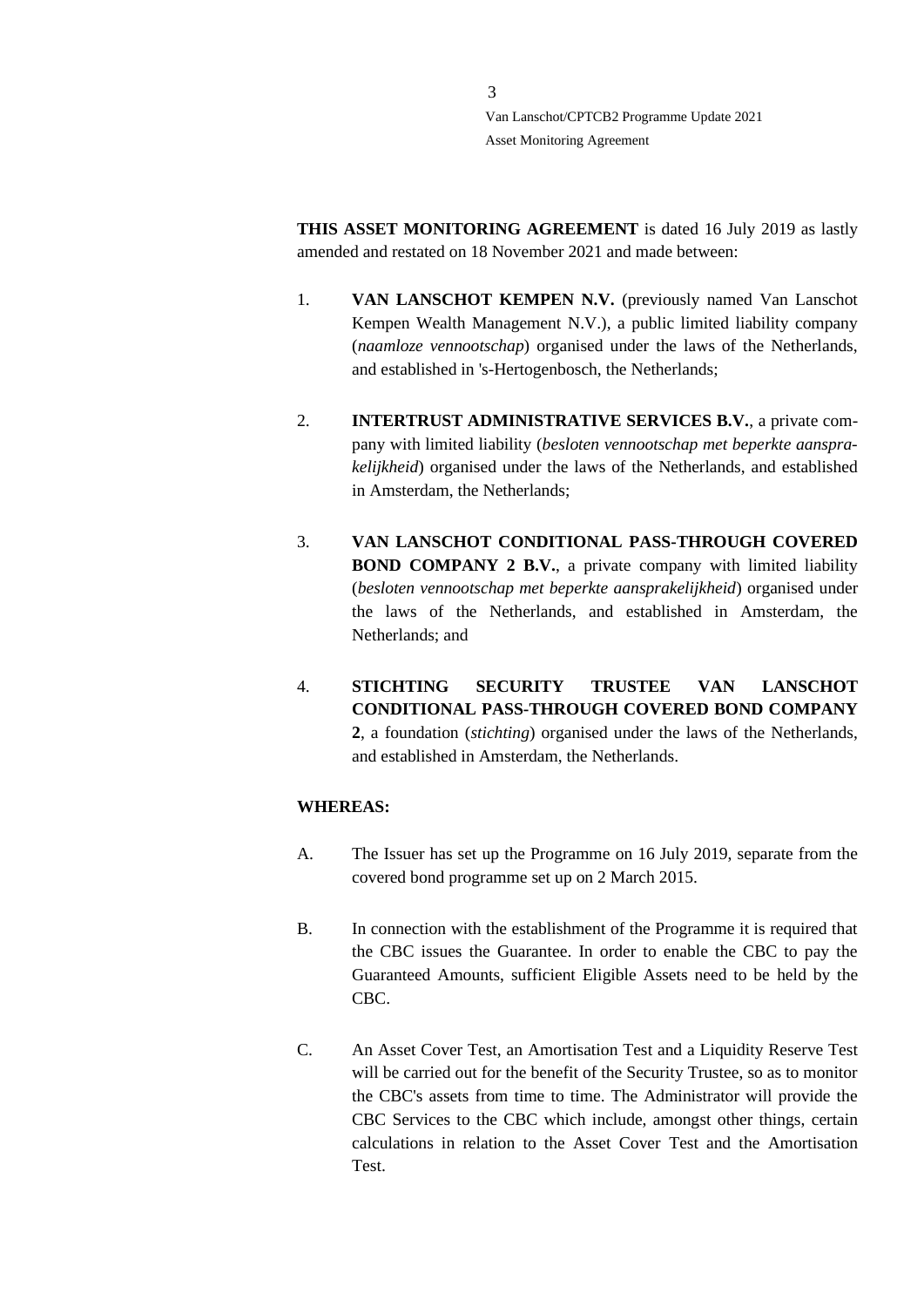D. An Asset Monitor will be appointed to carry out various testing and notification duties in relation to such calculations subject to and in accordance with the terms of the Asset Monitor Appointment Agreement.

#### **IT IS AGREED** as follows:

## <span id="page-3-0"></span>**1 INTERPRETATION**

- 1.1 In this Agreement (including its recitals), except so far as the context otherwise requires, words, expressions and capitalised terms used herein and not otherwise defined or construed herein shall have the same meanings as defined or construed in the master definitions agreement dated the date hereof and signed by, amongst others, the parties to this Agreement as the same may be amended, restated, supplemented or otherwise modified from time to time (the "**Master Definitions Agreement**"). The rules of usage and of interpretation as set forth in the Master Definitions Agreement and all other agreements and understandings between the parties hereto contained therein shall apply to this Agreement, unless otherwise provided herein.
- 1.2 The expression "**Agreement**" shall herein mean this Asset Monitoring Agreement including the Schedules hereto.
- 1.3 This Agreement expresses and describes Dutch legal concepts in English and not in their original Dutch terms. Consequently, this Agreement is concluded on the express condition that all words, terms and expressions used herein shall be construed and interpreted in accordance with the laws of the Netherlands.
- 1.4 The Security Trustee has agreed to become a party to this Agreement only for the purpose of taking the benefit of certain provisions of this Agreement expressed to be for its benefit and for the better preservation and enforcement of its rights under the Pledge Agreements and, save as aforesaid, the Security Trustee shall assume no obligations or liabilities whatsoever to the Asset Monitor or the CBC by virtue of the provisions thereof.

## <span id="page-3-1"></span>**2 APPOINTMENT OF THE ASSET MONITOR**

An Asset Monitor shall be appointed subject to and in accordance with the terms of an agreement substantially in the form as **Schedule 1** hereto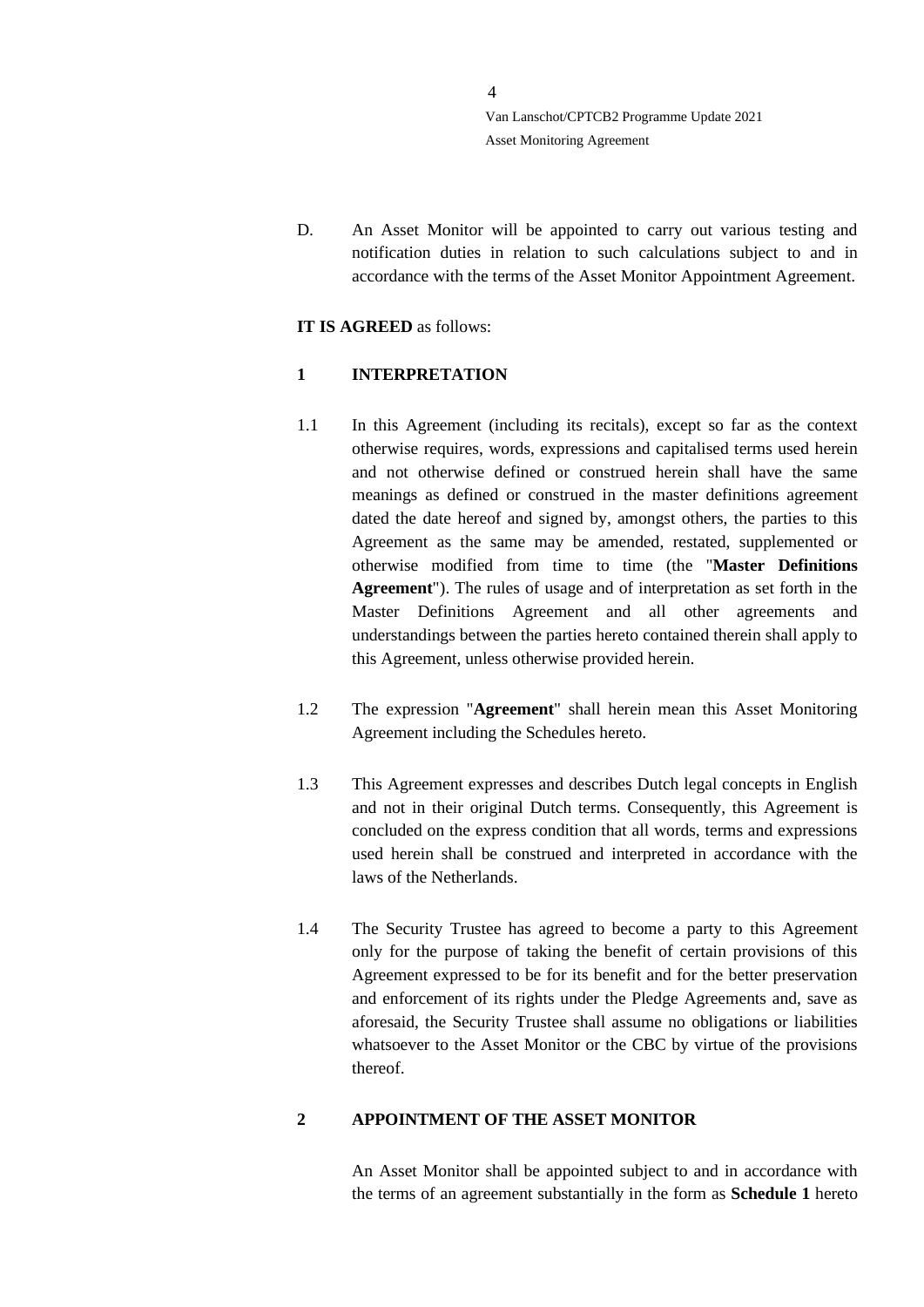(the "**Asset Monitor Appointment Agreement**").

#### <span id="page-4-0"></span>**3 ASSET COVER TEST**

- 3.1 The CBC shall use reasonable efforts to procure that as at the end of each calendar month for so long as the Covered Bonds remain outstanding, provided that no Issuer Acceleration Notice or CBC Acceleration Notice has been served:
	- (i) the Adjusted Aggregate Asset Amount (as defined in **Schedule 2**) shall be an amount at least equal to the euro equivalent of the aggregate Principal Amount Outstanding of the Covered Bonds at the end of such calendar month (or with respect to item B of the Asset Cover Test, up to the date specified in item B) all as calculated on the immediately succeeding Calculation Date; and
	- (ii) the First Regulatory Current Balance Amount shall be at least equal to 105%, or such other percentage as may be required from time to time under the CB Regulations, of the aggregate Principal Amount Outstanding of the Covered Bonds at the end of such calendar month (or with respect to item B of the Asset Cover Test, up to the date specified in item B) all as calculated on the immediately succeeding Calculation Date; and
	- (iii) the Second Regulatory Current Balance Amount will be at least equal to 100%, or such other percentage as may be required from time to time under the CB Regulations, of the aggregate Principal Amount Outstanding of the Covered Bonds at the end of such calendar month (or with respect to item B of the Asset Cover Test, up to the date specified in item B) all as calculated on the immediately succeeding Calculation Date,

(items (i) up to and including (iii) the "**Asset Cover Test**"), all in accordance with **Schedule 2** hereto.

3.2 The Asset Percentage is 95%. The Issuer may request the CBC to increase or decrease the Asset Percentage. The CBC will accept any request for a decrease of the Asset Percentage and the Asset Percentage will be adjusted accordingly. The CBC will only accept any request for an increase of the Asset Percentage and the Asset Percentage will only be adjusted accordingly if each of the Rating Agencies has been notified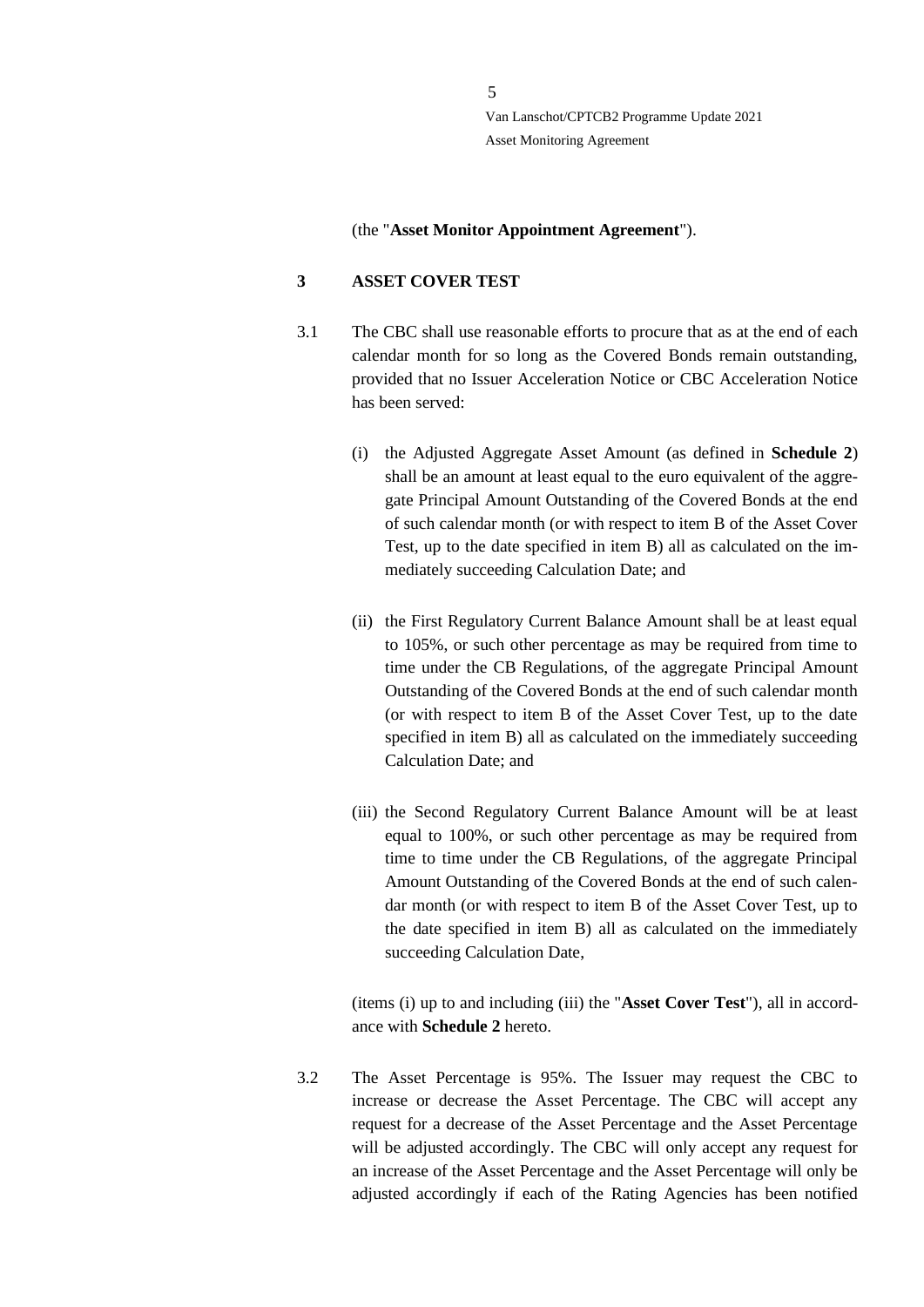thereof and by the third  $(3<sup>rd</sup>)$  Business Day after such notification, none of the Rating Agencies has communicated that any such increase of the Asset Percentage will have a negative effect on the then current rating assigned by it to the Covered Bonds.

The Asset Percentage will be included in the Investor Report.

6

- 3.3 If at the end of a calendar month (or with respect to item B of the Asset Cover Test, up to the date specified in item B) the Asset Cover Test is not met as calculated and determined on the immediately succeeding Calculation Date, then (i) the Administrator shall immediately notify the CBC thereof and (ii) the CBC (or the Administrator on its behalf) shall immediately notify the Security Trustee and the Issuer thereof in writing and (iii) the CBC shall request the Issuer to undertake its best efforts to procure transfer of sufficient further Eligible Receivables by the Transferors to the CBC in accordance with the Guarantee Support Agreement to ensure that the Asset Cover Test is met at the end of the next succeeding calendar month, and if the Asset Cover Test is not met at the end of such next succeeding calendar month as calculated on the immediately succeeding Calculation Date (such failure to remedy the Asset Cover Test as calculated on the next succeeding Calculation Date being a "**Breach of Asset Cover Test**"), it will entitle the Security Trustee to serve a Breach of Asset Cover Test Notice on the Issuer and the CBC. A Breach of Asset Cover Test on a Calculation Date will, until remedied, prevent the Issuer from issuing any further Series. Upon receipt of such Breach of Asset Cover Test Notice the Issuer will (continue to) use its best efforts to procure the transfer of sufficient Eligible Assets by the Transferors to the CBC. A Breach of Asset Cover Test may be remedied and after being remedied the Issuer may issue new Series subject to the other conditions being met.
- 3.4 The CBC (or the Administrator on its behalf) will value any Transferred Collateral other than cash on a monthly basis on their mark-to-market value.

## <span id="page-5-0"></span>**4 AMORTISATION TEST**

4.1 The CBC shall use reasonable efforts to procure that for so long as the Covered Bonds remain outstanding, as at the end of each calendar month following service of a Notice to Pay (but prior to service of a CBC Acceleration Notice):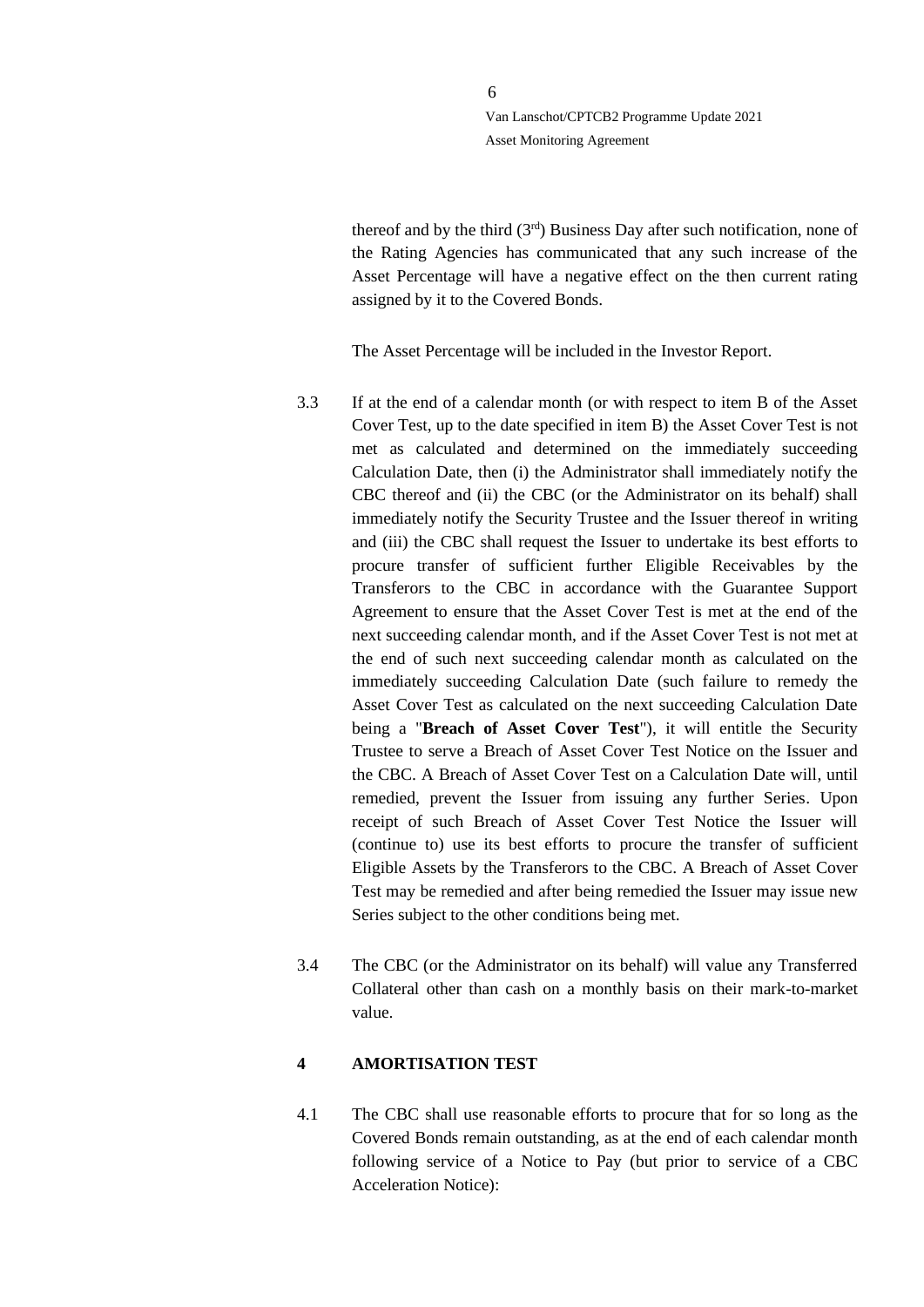7

- (i) the Amortisation Test Aggregate Asset Amount (as defined in **Schedule 3** hereto) will be an amount at least equal to the euro equivalent of the aggregate Principal Amount Outstanding of the Covered Bonds as at the end of such calendar month (or with respect to item B of the Amortisation Test, up to the date specified in item B), all as calculated on the immediately succeeding Calculation Date; and
- (ii) the First Regulatory Current Balance Amount shall be at least equal to 105%, or such other percentage as may be required from time to time under the CB Regulations, of the aggregate Principal Amount Outstanding of the Covered Bonds at the end of such calendar month (or with respect to item B of the Asset Cover Test, up to the date specified in item B) all as calculated on the immediately succeeding Calculation Date; and
- (iii) the Second Regulatory Current Balance Amount will be at least equal to 100%, or such other percentage as may be required from time to time under the CB Regulations, of the aggregate Principal Amount Outstanding of the Covered Bonds at the end of such calendar month (or with respect to item B of the Asset Cover Test, up to the date specified in item B) all as calculated on the immediately succeeding Calculation Date,

(items (i) up to and including (iii) the "**Amortisation Test**"), all in accordance with **Schedule 3** hereto.

- 4.2 The CBC (or the Administrator on its behalf) shall, on each Calculation Date following the service of a Notice to Pay, conduct the Amortisation Test.
- 4.3 If on any Calculation Date following the service of a Notice to Pay the Amortisation Test is not met per the end of the previous calendar month (such failure to meet the Amortisation Test on the next succeeding Calculation Date being a "**Breach of Amortisation Test**" on such Calculation Date), then the CBC (or the Administrator on its behalf) shall immediately notify the Security Trustee thereof in writing, and the Security Trustee will be entitled to serve a Breach of Amortisation Test Notice on the Issuer and the CBC in writing.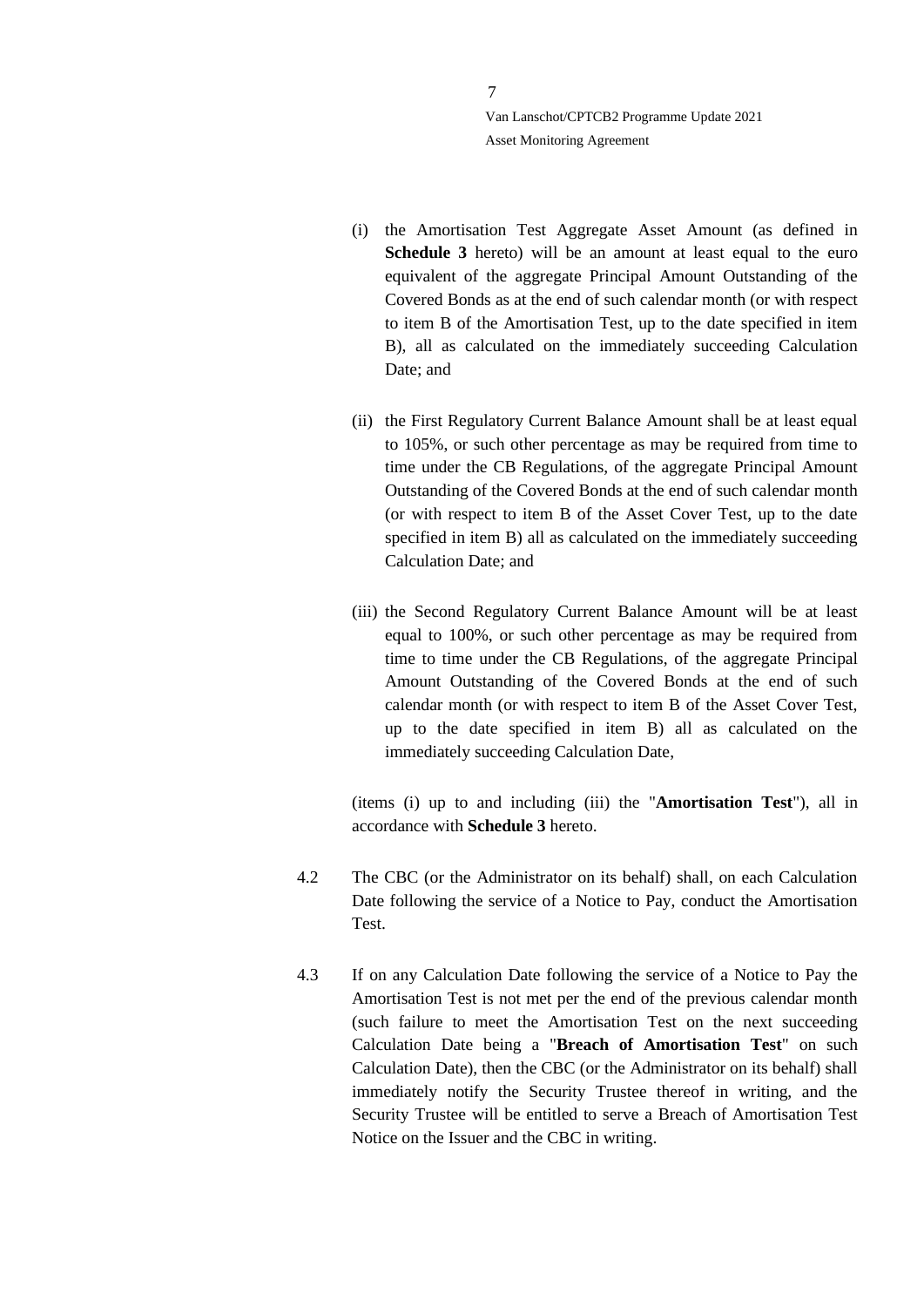#### <span id="page-7-0"></span>**5 LIQUIDITY RESERVE TEST**

The CBC (or the Administrator on its behalf) shall conduct the test set out in article 40g of the Wft Prudential Rules Decree (*Besluit prudentiële regels Wft*) (the "**Liquidity Reserve Test**") for so long as the Covered Bonds remain outstanding, i.e. whether  $K + L + M \ge N$ , all in accordance with **Schedule 4** hereto.

# <span id="page-7-1"></span>**6 SALE OR REFINANCING OF SELECTED TRANSFERRED ASSETS**

- <span id="page-7-3"></span>6.1 The CBC undertakes towards the Security Trustee (but not towards the Issuer) to use its best efforts to sell or refinance Selected Transferred Assets as soon as possible if:
	- a. an Issuer Event of Default has occurred and a Notice to Pay has been served on the CBC; and
	- b. (i) any amount remains unpaid in respect of any Series on the relevant Maturity Date, (ii) any Maturity Date of any Series falls within a period of six (6) calendar months or (iii) a Breach of Amortisation Test Notice is served on the CBC,

and thereafter on each sixth (6th) CBC Payment Date (each such date a "**Refinance Date**").

6.2 The CBC (or the Administrator on its behalf) shall sell all Transferred Assets that consist of Substitution Assets as quickly as reasonably practicable, subject to the pre-emption rights enjoyed by the relevant Transferor pursuant to the Guarantee Support Agreement following service of an Issuer Acceleration Notice, a Notice to Pay or a Breach of Amortisation Test Notice and subject to Clause [7.9.](#page-10-2)

# <span id="page-7-2"></span>**7 METHOD OF SALE OF SELECTED MORTGAGE RECEIVABLES**

<span id="page-7-4"></span>7.1 This Clause [7](#page-7-2) shall apply if the CBC is required to sell or refinance Selected Mortgage Receivables in accordance with Clause [6.1](#page-7-3) (subject to the proceeds being at least equal to the Adjusted Required Redemption Amount (after deduction of costs and as reduced by or increased with, as the case may be, any swap termination payment due by the CBC to the

8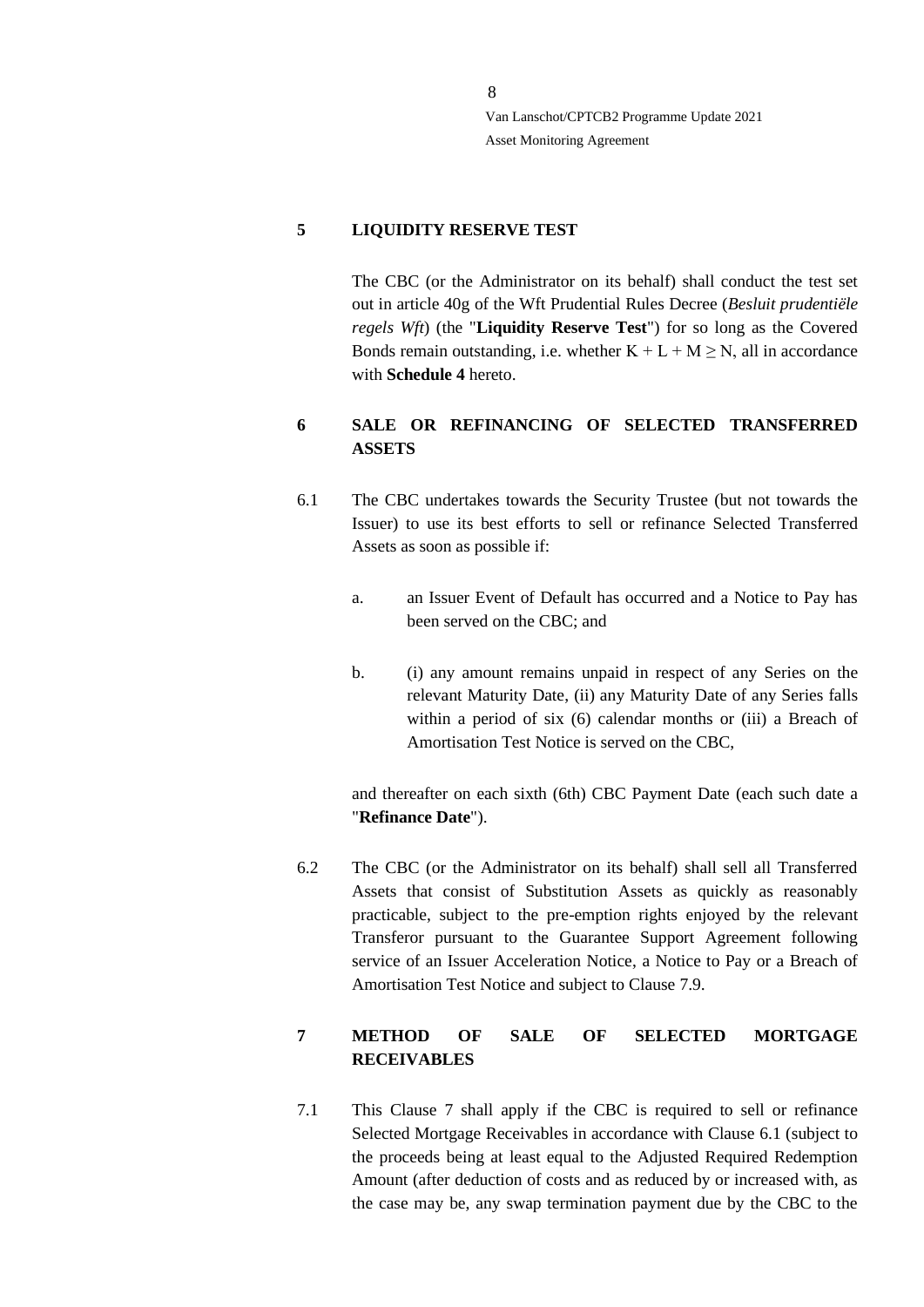9

relevant Swap Counterparty, or by the relevant Swap Counterparty to the CBC, in connection with the termination of the Swap Agreement related to the relevant Series or a relevant part thereof)) and is at all times subject to Clause 9 of the Guarantee Support Agreement.

- 7.2 The CBC shall ensure that Selected Mortgage Receivables will be selected on a random basis, provided that no more Selected Mortgage Receivables will be selected than are necessary for the estimated sale or refinancing proceeds to equal the Adjusted Required Redemption Amount (after deduction of costs and as reduced by or increased with, as the case may be, any swap termination payment due by the CBC to the relevant Swap Counterparty, or by the relevant Swap Counterparty to the CBC, in connection with the termination of the Swap Agreement related to the relevant Series or a relevant part thereof (if any)), and the aggregate Current Balance of such Selected Mortgage Receivables does not exceed the Required Current Balance Amount (as defined in **Schedule 5** hereto).
- 7.3 The CBC will offer the Selected Mortgage Receivables for sale or refinancing to any third party or the relevant Transferor for the best terms reasonably available but in any event for an amount not less than the Adjusted Required Redemption Amount (after deduction of costs and as reduced by or increased with, as the case may be, any swap termination payment due by the CBC to the relevant Swap Counterparty, or by the relevant Swap Counterparty to the CBC, in connection with the termination of the Swap Agreement related to the relevant Series or a relevant part thereof (if any)). If the Selected Mortgage Receivables have not been sold or refinanced (in whole or in part) for an amount equal to the Adjusted Required Redemption Amount (after deduction of costs and as reduced by or increased with, as the case may be, any swap termination payment due by the CBC to the relevant Swap Counterparty, or by the relevant Swap Counterparty to the CBC, in connection with the termination of the Swap Agreement related to the relevant Series or a relevant part thereof (if any)), the CBC will undertake its best efforts to sell or refinance Selected Mortgage Receivables on the next Refinance Date.
- 7.4 If the CBC intends to sell or refinance Selected Mortgage Receivables vis-à-vis a third party, subject to Clause 9.3 of the Guarantee Support Agreement, it may appoint a portfolio manager of recognised standing to advise in relation to the sale or refinancing on the basis of a success fee, which may consist of a percentage of the portfolio as agreed between the CBC and the portfolio manager and which shall only be payable upon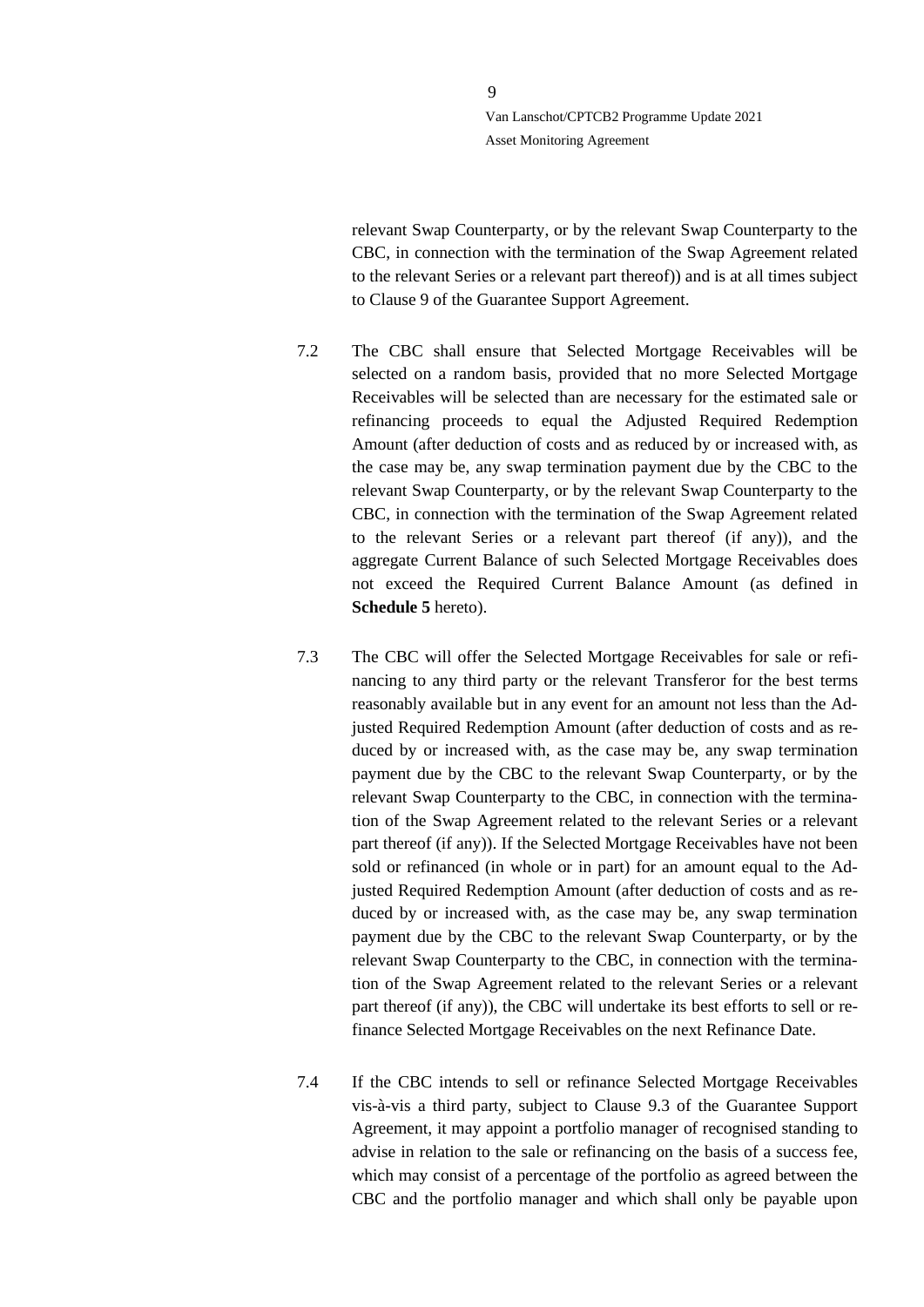sale or refinancing of such portfolio and shall be deducted from the proceeds. The CBC will appoint the portfolio manager through a tender process. The terms of the agreement giving effect to the appointment are to be approved by the Security Trustee. In respect of any sale or refinancing of Selected Mortgage Receivables pursuant to Clause [7.1,](#page-7-4) the CBC will instruct the portfolio manager to use best efforts to procure that Selected Mortgage Receivables are sold or refinanced as quickly as reasonably practicable (in accordance with the recommendations of the portfolio manager) taking into account the market conditions at that time and the scheduled repayment dates of the Covered Bonds and the terms and conditions of the Guarantee Support Agreement and this Agreement.

- 7.5 The CBC shall ensure that the third party purchasing or refinancing the Selected Mortgage Receivables shall on or before the date of such purchase or refinancing represent that it has not been granted a (preliminary) suspension of payments (*(voorlopige) surseance van betaling verleend*), been declared bankrupt (*failliet verklaard*), filed a declaration with a court on the preparation of a scheme of arrangements (*gehomologeerd onderhands akkoord*), had restructuring expert (*herstructureringsdeskundige*) appointed in respect of it by court nor become subject to analogous insolvency proceedings under applicable law or otherwise be limited in its right to dispose of its assets.
- 7.6 The terms of any sale and purchase agreement pursuant to this Clause [7](#page-7-2) with respect to the sale of Selected Mortgage Receivables or the terms of any refinancing will be subject to the prior written approval of the Security Trustee and release by the Security Trustee of the Security in respect of the Selected Mortgage Receivables, such approval and release not to be unreasonably withheld.
- 7.7 If any third party or the Transferor accepts the offer or offers from the CBC, then the CBC will, subject to Clause [7,](#page-7-2) enter into a sale and purchase agreement with the relevant third party or the Transferor, which will require, among other things, a cash payment from the relevant third party or the Transferor. Any such sale or any refinancing may not include any representations and warranties from the CBC in respect of the Selected Mortgage Receivables, unless expressly agreed by the Security Trustee.
- 7.8 The CBC is permitted to sell or refinance a random part of any portfolio of Selected Mortgage Receivables ("**Partial Portfolio**"). The sale or refinancing of the Partial Portfolio shall be for an amount at least equal to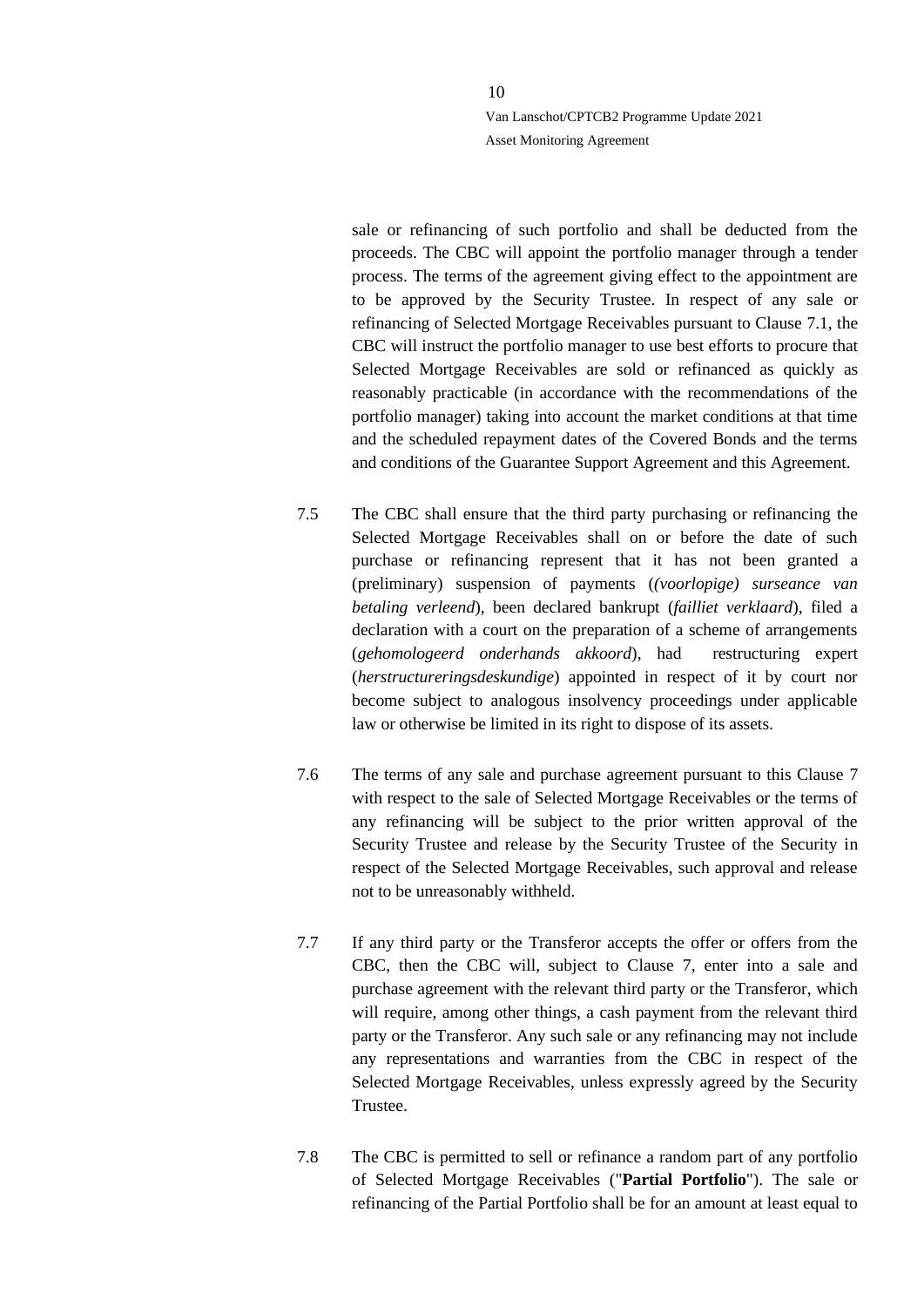such part of the Adjusted Required Redemption Amount as bears the same proportion to the Adjusted Required Redemption Amount as the aggregate principal amount of the Partial Portfolio bears to the aggregate principal amount of the relevant portfolio of Selected Mortgage Receivables.

<span id="page-10-2"></span>7.9 Any sale or refinancing of Selected Mortgage Receivables and subsequent redemption of the respective Covered Bonds and any sale or refinancing of Substitution Assets may not result in a deterioration of the quotient of (i) the Amortisation Test Aggregate Asset Amount and (ii) the Principal Amount Outstanding of all Series outstanding.

## <span id="page-10-0"></span>**8 NO DISSOLUTION, NO NULLIFICATION**

To the extent permitted by law, the parties hereby waive their rights pursuant to Articles 6:265 to 6:272 inclusive of the Dutch Civil Code to dissolve (*ontbinden*), or demand in legal proceedings the dissolution (*ontbinding*) of, this Agreement. Furthermore, to the extent permitted by law, the parties hereby waive their rights under Article 6:228 of the Dutch Civil Code to nullify, or demand in legal proceedings the nullification of, this Agreement on the ground of error (*dwaling*).

## <span id="page-10-1"></span>**9 GOVERNING LAW AND JURISDICTION**

- 9.1 This Agreement, including Clause [9.2](#page-10-3) hereof, and any non-contractual obligations arising out of or in connection with this Agreement shall be governed by and construed in accordance with the laws of the Netherlands.
- <span id="page-10-3"></span>9.2 Any disputes arising out of or in connection with this Agreement including, without limitation, any disputes relating to any non-contractual obligations arising out of or in connection with this Agreement shall be submitted to the exclusive jurisdiction of the competent court in Amsterdam, the Netherlands.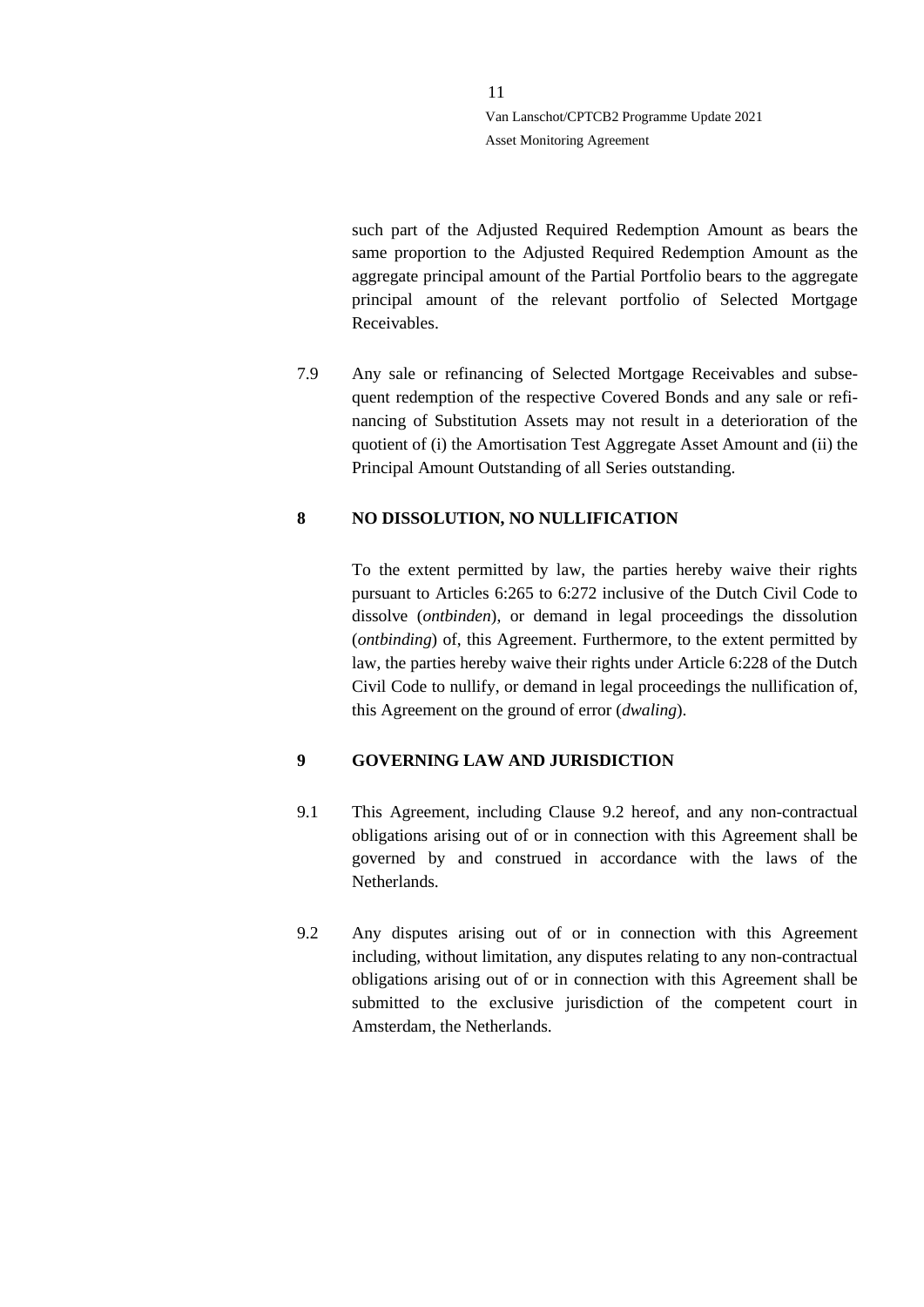# **THIS AGREEMENT HAS BEEN LASTLY AMENDED AND RESTATED BY THE PARTIES HERETO PURSUANT TO THE DEED OF AMENDMENT DATED 18 NOVEMBER 2021 AND WHICH DEED OF AMENDMENT HAS BEEN SIGNED BY THE PARTIES HERETO.**

**VAN LANSCHOT KEMPEN N.V.**

**INTERTRUST ADMINISTRATIVE SERVICES B.V.**

**VAN LANSCHOT CONDITIONAL PASS-THROUGH COVERED BOND COMPANY 2 B.V.**

**STICHTING SECURITY TRUSTEE VAN LANSCHOT CONDITIONAL PASS-THROUGH COVERED BOND COMPANY 2**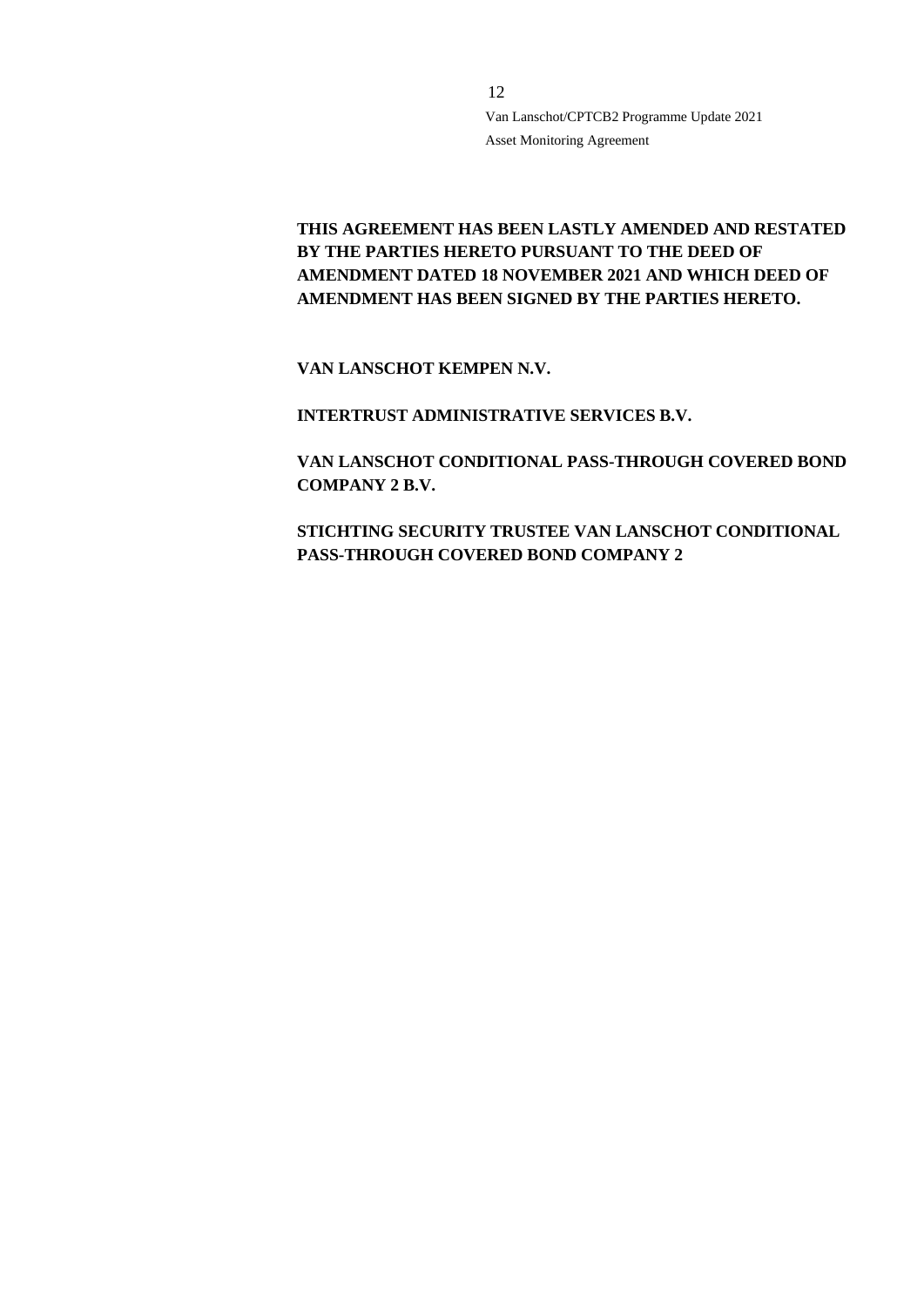**SCHEDULE 1**

## **ASSET MONITOR APPOINTMENT AGREEMENT**

[*separate copy attached*]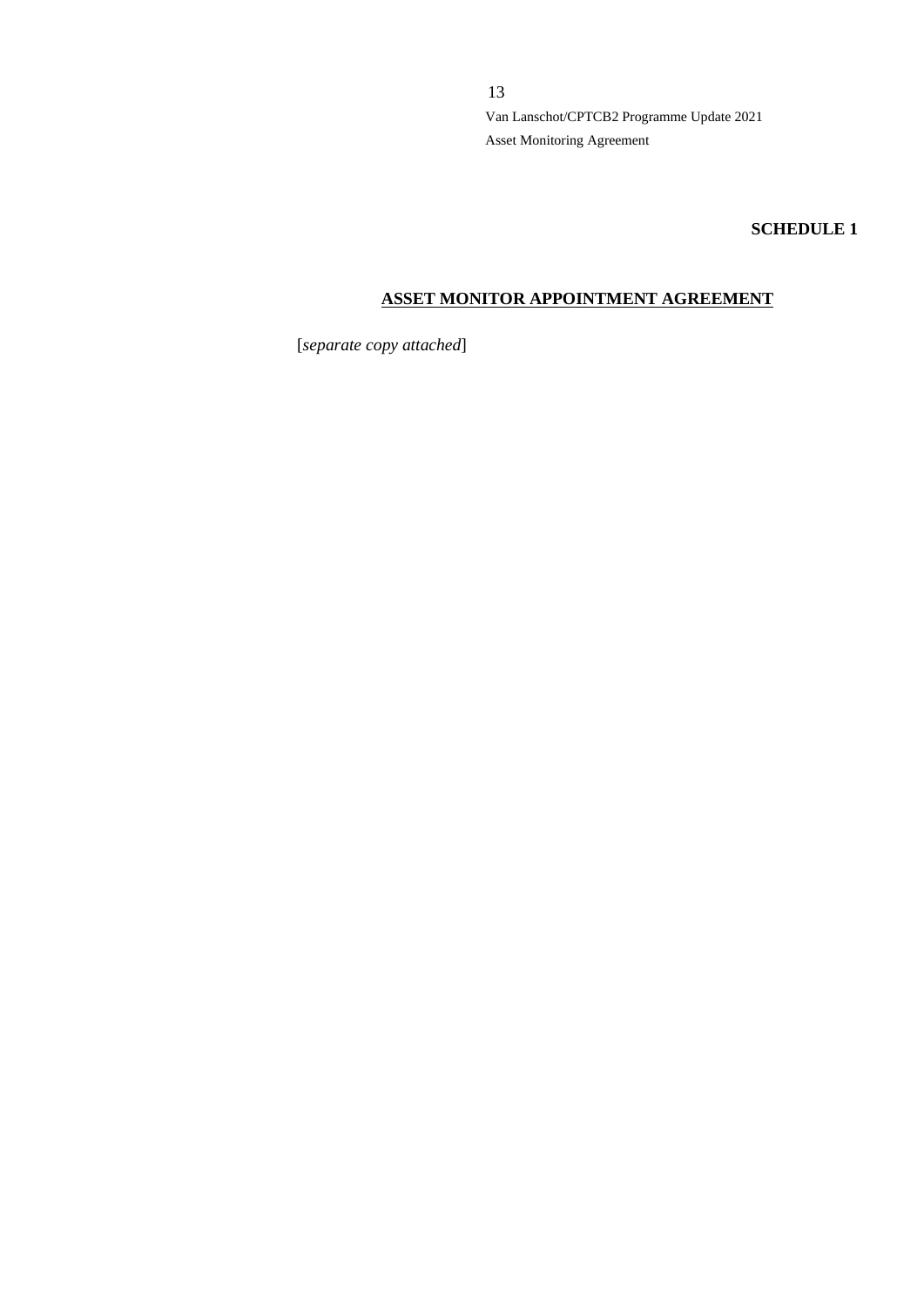#### **SCHEDULE 2**

#### **ASSET COVER TEST**

#### "**Adjusted Aggregate Asset Amount**" means A + B + C - Y - Z.

"**A**" means the lower of:

- (a) the sum of all Adjusted Current Balances of all Mortgage Receivables. The "**Adjusted Current Balance**" of a Mortgage Receivable is the lower of:
	- (i) the Current Balance of such Mortgage Receivable minus  $\alpha$ ; and
	- (ii) the LTV Cut-Off Percentage of the Indexed Valuation relating to such Mortgage Receivable, minus β; and
- (b) the Asset Percentage of: the Current Balance minus  $\alpha$  of all Mortgage Receivables.

" $\alpha$ " means for each Mortgage Receivable the lower of its Current Balance and the sum of the following elements, to the extent applicable to it:

- (i) if it was in breach of the Mortgage Receivable Warranties as of the relevant Transfer Date: such amount as is necessary to reduce its Adjusted Current Balance or Current Balance, as the case may be, to zero;
- (ii) if it is 3 months or more in arrears or it is a Defaulted Receivable: such amount as is necessary to reduce its Adjusted Current Balance or Current Balance, as the case may be, to zero; and
- (iii)if the Issuer's rating from Fitch falls below 'A' (long term) or 'F1' (short term), an additional amount in connection with the possible set-off risk pertaining to deposits maintained by Borrowers with the Issuer for mortgage loans issued by the Issuer being equal to (i) the amount deposited with the Issuer by the relevant Borrower minus any amounts which are guaranteed under the Dutch deposit guarantee scheme (*depositogarantiestelsel*) from time to time or (ii) a lower amount, subject to Rating Agency Confirmation;
- (iv) if the Transferor has an Other Claim (excluding, for the avoidance of doubt, a Further Advance): an amount equal to the Deductible Other Claim.

"**Deductible Other Claim**" means, in respect of a Mortgage Receivable, zero, in case the sum of the outstanding balance of the Other Claim and Outstanding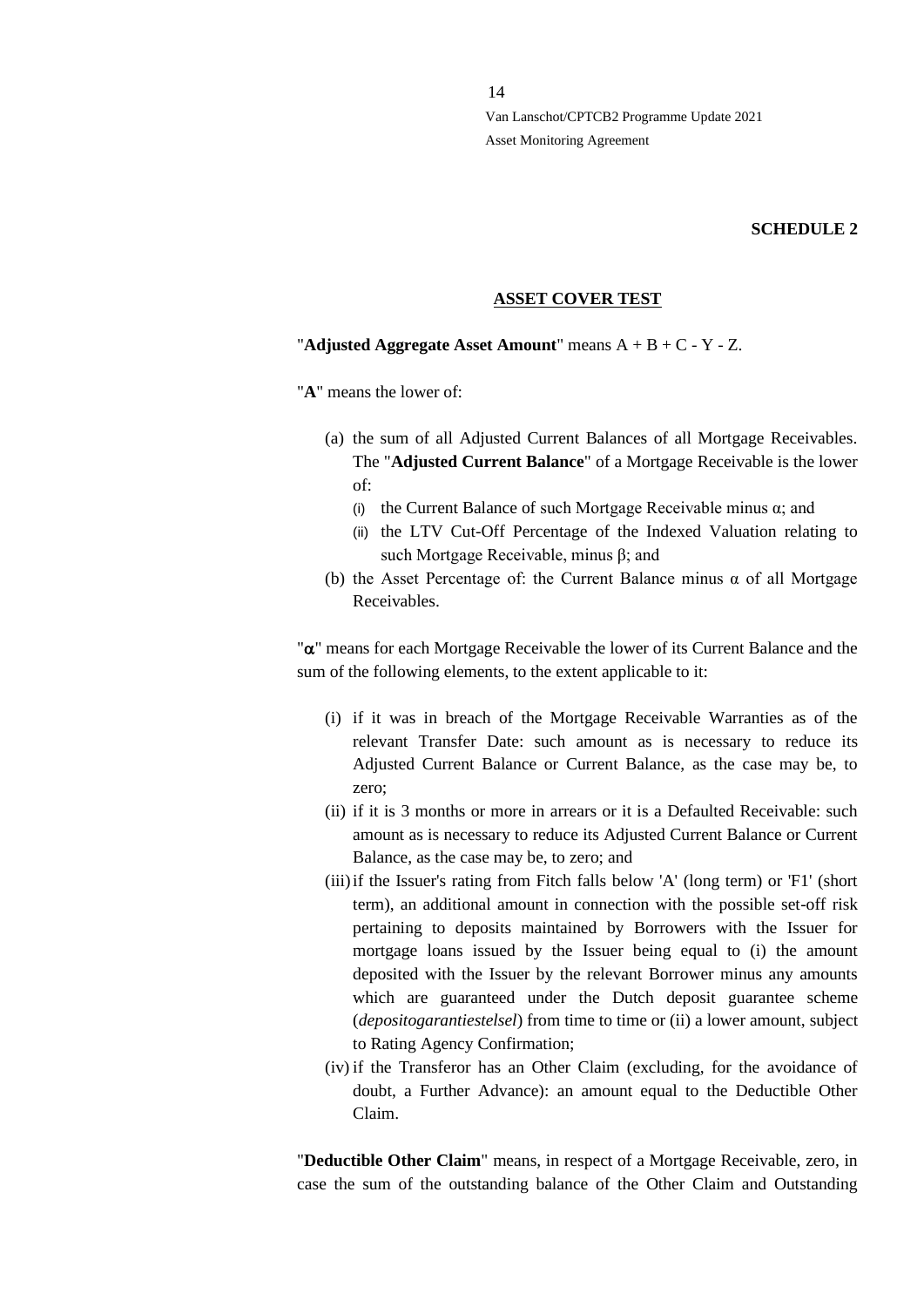Principal Amount of such Mortgage Receivable is lower than the Indexed Valuation of the Mortgaged Asset times (1- MVD Assumption) and in all other cases, an amount equal to the lower of (i) the amount by which the sum of the outstanding balance of the Other Claim and the Outstanding Principal Amount of such Mortgage Receivable exceeds the Indexed Valuation of the Mortgaged Asset times (1- MVD Assumption) or (ii) the lower of (a) the outstanding balance of the Other Claim or (b) the Outstanding Principal Amount of such Mortgage Receivable.

"**MVD Assumption**" means the most conservative market value decline assumption as notified by the Administrator to Fitch in order to achieve a rating (i) of 'AAA' in relation to the first issue of Covered Bonds or (ii) in relation to any subsequent issue of Covered Bonds, equal to the current rating assigned to the outstanding Series of Covered Bonds.

"**β**" means for each Mortgage Receivable the lower of (i) the LTV Cut-Off Percentage of its Indexed Valuation and (ii) α minus L.

"**L**" means for each Mortgage Receivable its Current Balance minus the LTV Cut-Off Percentage of its Indexed Valuation provided that if the result is negative, L shall be zero and if the result exceeds  $\alpha$ , L shall equal  $\alpha$ .

"**B**" means the amount of any cash standing to the credit of the CBC Transaction Accounts (other than the Swap Collateral Account and the Construction Account but including any amounts on the Reserve Account) including on the relevant Calculation Date on which the Asset Cover Test is calculated any Principal Receipts and Interest Receipts related to the calendar month preceding such Calculation Date paid by the relevant Borrowers and received by the CBC on its CBC Accounts up to the Business Day immediately preceding such Calculation Date.

"**C**" means the aggregate outstanding principal amount of all Transferred Collateral in Substitution Assets and accrued interest thereon which has not been applied in accordance with the Trust Deed (to the extent not included in B). Substitution Assets will be valued on a monthly basis and be taken into account for their mark-to-market value at a discount based on a methodology notified to the Rating Agencies.

"**Y**" means if the aggregate Current Balance of all Mortgage Receivables resulting from Long Term Mortgage Loans exceeds 5 per cent. of the aggregate Current Balance of all Mortgage Receivables, then the excess over such 5 per cent. threshold or a lower amount, subject to Rating Agency Confirmation.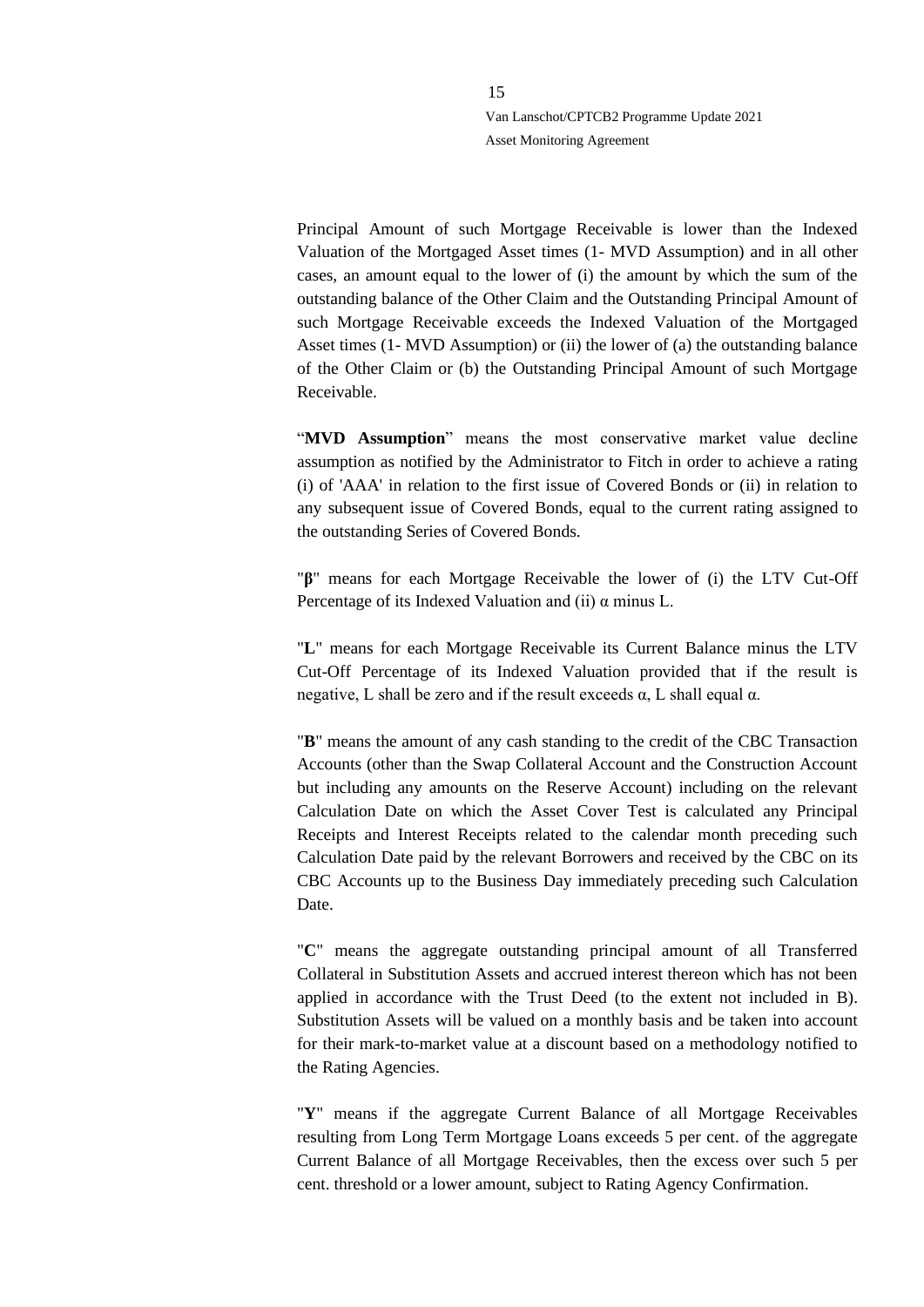"**Z**" means an amount equal to the Interest Reserve Required Amount.

"**Interest Reserve Required Amount**" means the higher of zero and (i) U plus V minus W; or (ii) a lower amount, subject to Rating Agency Confirmation; whereas:

"**U**" means the sum of the aggregate amount of interest payable in respect of all Series of Covered Bonds from the relevant date up to and including the relevant Maturity Date minus any amount of interest to be received under any and all Swap Agreements in connection with any Series of Covered Bonds.

"**V**" means the product of:

- (i) the higher of (a) zero; and (b) the difference between (x) the Portfolio Weighted Average Life and (y) the Series Weighted Average Life;
- (ii) the aggregate Principal Amount Outstanding of all Series multiplied by (1 minus the Swap Fraction, if applicable); and
- (iii) the Weighted Average Series Post Maturity Interest Rate.

"**W**" means the Estimated Portfolio Interest Income, multiplied by (1 minus the Swap Fraction, if applicable).

"**Series Weighted Average Life**" means the weighted average remaining life (expressed in years) remaining from the relevant date until the relevant Maturity Dates in respect of all outstanding Series for which no Swap Agreement has been entered into.

"**Portfolio Weighted Average Life**" means the expected remaining weighted average life (expressed in years) of all Mortgage Receivables and Substitution Assets.

"**Weighted Average Series Post Maturity Interest Rate**" means the weighted average (expressed as a percentage) of the interest due on all outstanding Series of Covered Bonds for which no Swap Agreement has been entered into, after the Maturity Date.

"**Estimated Portfolio Interest Income**" means on the date with respect to which the Asset Cover Test is determined (i.e. the end of each calendar month), the aggregate amount, as determined by the CBC (or the Administrator on its behalf) (and such estimation, absent manifest error, being final and binding), of future interest receipts on the Mortgage Receivables and future interest income derived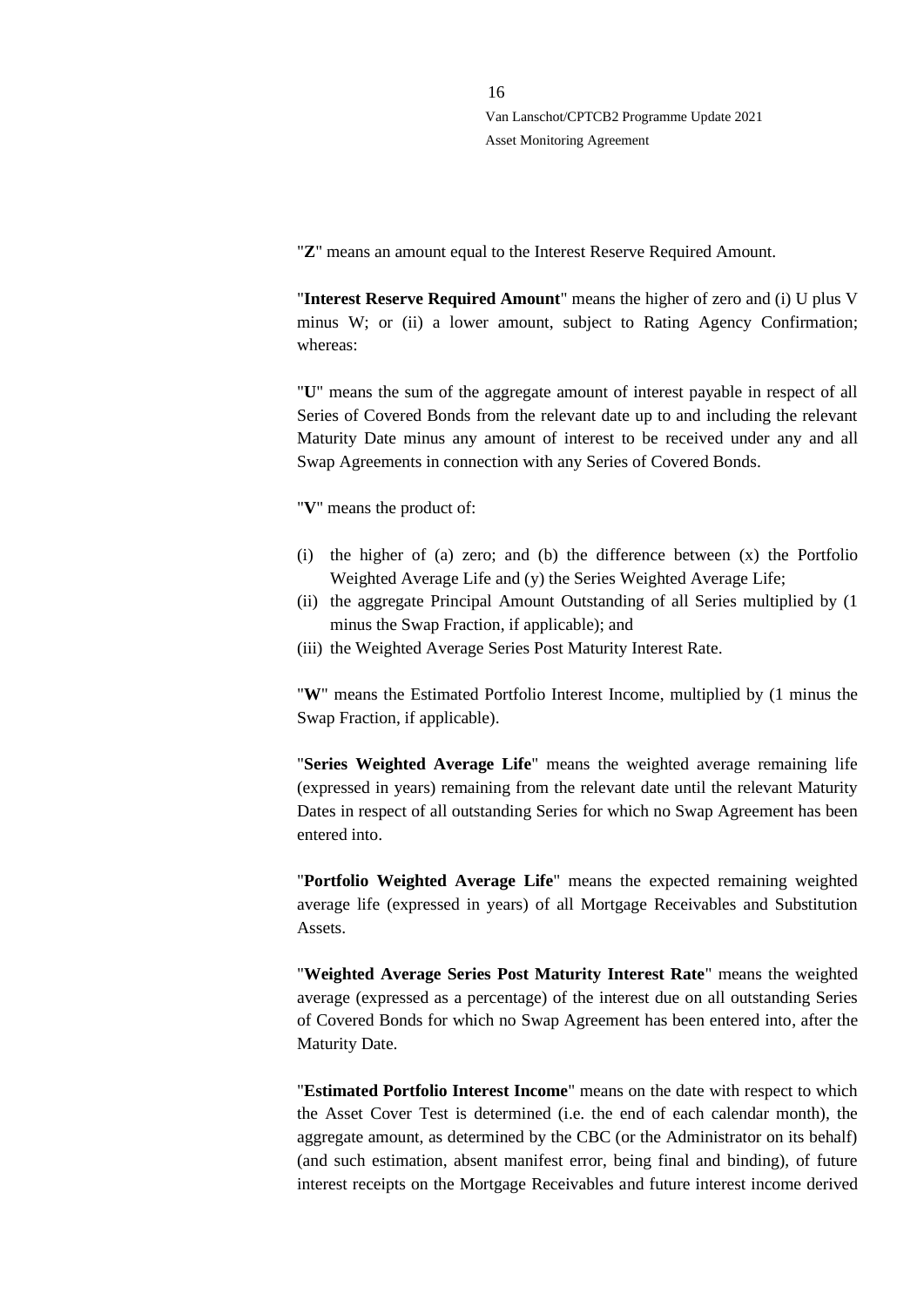from Substitution Assets on such date, and such estimation to be calculated as the sum of:

- (i) all Fixed Interest Loan Payment Amounts;
- (ii) all Variable Interest Loan Payment Amounts; and
- (iii) all Substitution Assets Payment Amounts.

"**Fixed Interest Loan Payment Amount**" means (as determined by the CBC (or the Administrator on its behalf) and such determination, absent manifest error, being final and binding), with respect to each outstanding Mortgage Receivable with a fixed interest rate, the product of  $(x)$  the expected weighted average life (expressed in years) of all Mortgage Receivables with a fixed interest rate; and (y) the weighted average interest rate (expressed as a percentage) of all Mortgage Receivables (where upon the interest reset date of such Mortgage Receivable the interest rate is assumed to be reset at the Assumed Mortgage Interest Rate); and (z) the aggregate Outstanding Principal Amount of such Mortgage Receivable.

"**Variable Interest Loan Payment Amount**" means (as determined by the CBC (or the Administrator on its behalf) and such determination, absent manifest error, being final and binding), with respect to each outstanding Mortgage Receivable with a variable interest rate, the product of  $(x)$  the expected weighted average life (expressed in years) of all Mortgage Loans with a variable interest rate, (y) the Assumed Mortgage Interest Rate; and (z) the aggregate Outstanding Principal Amount of such outstanding Mortgage Receivable.

"**Substitution Assets Payment Amount**" means (as determined by the CBC (or the Administrator on its behalf) and such determination, absent manifest error, being final and binding), with respect to each Substitution Asset the sum of the aggregate interest expected to be received up to and including the maturity date of the respective Substitution Asset.

"**Assumed Mortgage Interest Rate**" means an assumed mortgage interest rate of 1.00 per cent. per annum or a lower percentage, following notification to the Rating Agencies.

"**First Regulatory Current Balance Amount**" means an amount equal to the sum of (i) the aggregate amount of the Current Balance of the Mortgage Receivables, excluding any Defaulted Receivables, and (ii) the Substitution Assets Amount, or in each case such other amount as must be calculated in accordance with the CB Regulations.

"**Substitution Assets Amount**" means an amount equal to the sum of (i) B (as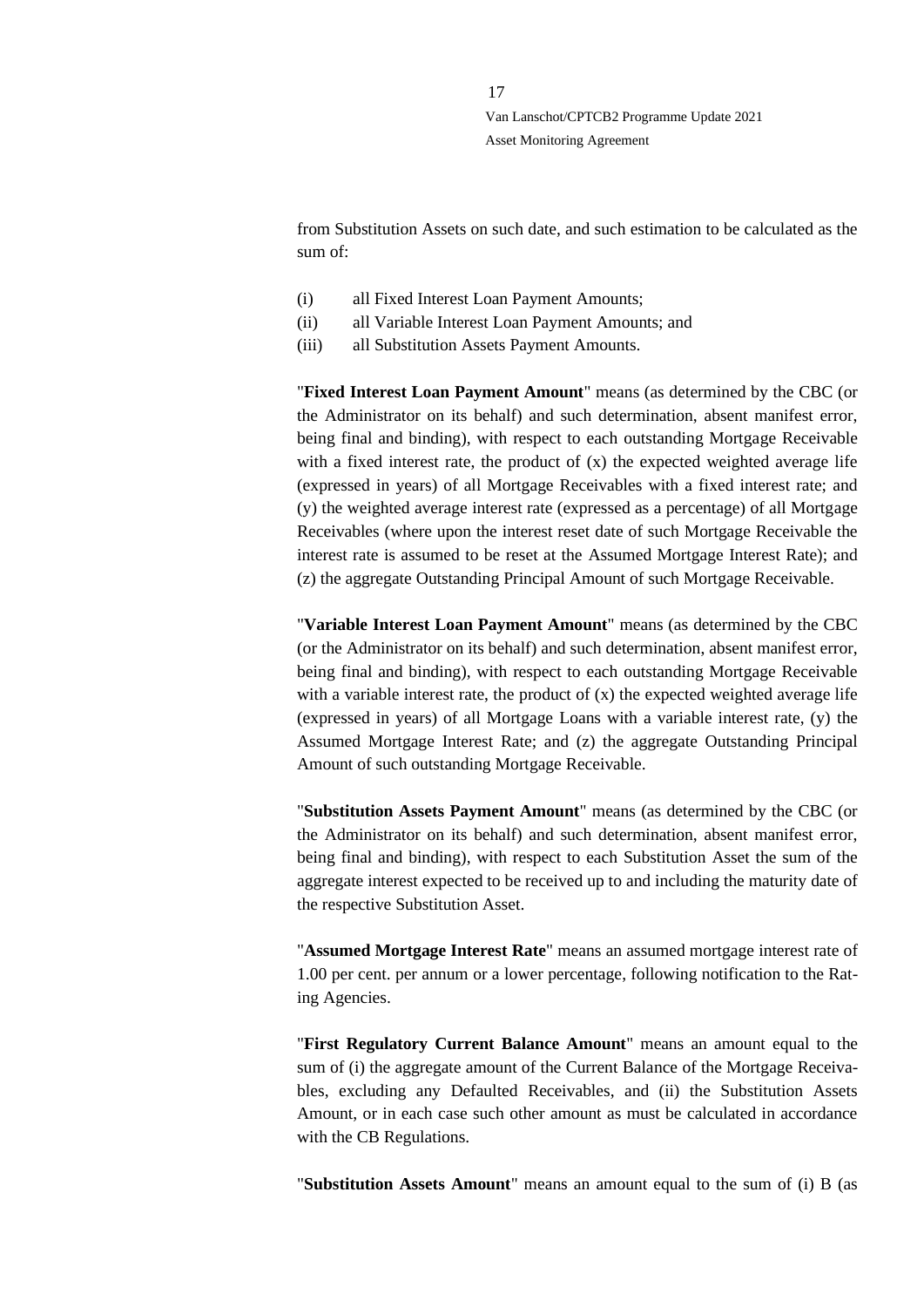defined above) and (ii) C (as defined above), less any cash standing to the credit of the CBC Transaction Accounts held with an entity within the Van Lanschot Kempen Group, which amount will be limited to a maximum of 20%, or such other percentage as required under the CB Regulations, of the aggregate Principal Amount Outstanding of the Covered Bonds.

"**Second Regulatory Current Balance Amount**" means an amount equal to the sum of (A) the aggregate balance of all Mortgage Receivables, excluding any Defaulted Receivables, whereby the balance is determined for each such Mortgage Receivable as the lower of (i) the Current Balance of the Mortgage Receivable and (ii) the Regulatory Cut-Off Percentage of the Indexed Valuation relating to such Mortgage Receivable and (B) the Substitution Assets Amount, or in each case such other amount as must be calculated in accordance with the CB Regulations.

"**Regulatory Cut-Off Percentage**" means 80% for all Mortgage Receivables, or such other percentage as may be required from time to time under the CB Regulations.

"**Swap Fraction**" means the fraction to be calculated in relation to all Swap Agreements by dividing (i) the Principal Amount Outstanding, or the relevant part thereof, of the relevant Series of Covered Bonds subject to hedging arrangements pursuant to any Swap Agreement by (ii) the Principal Amount Outstanding of all Covered Bonds.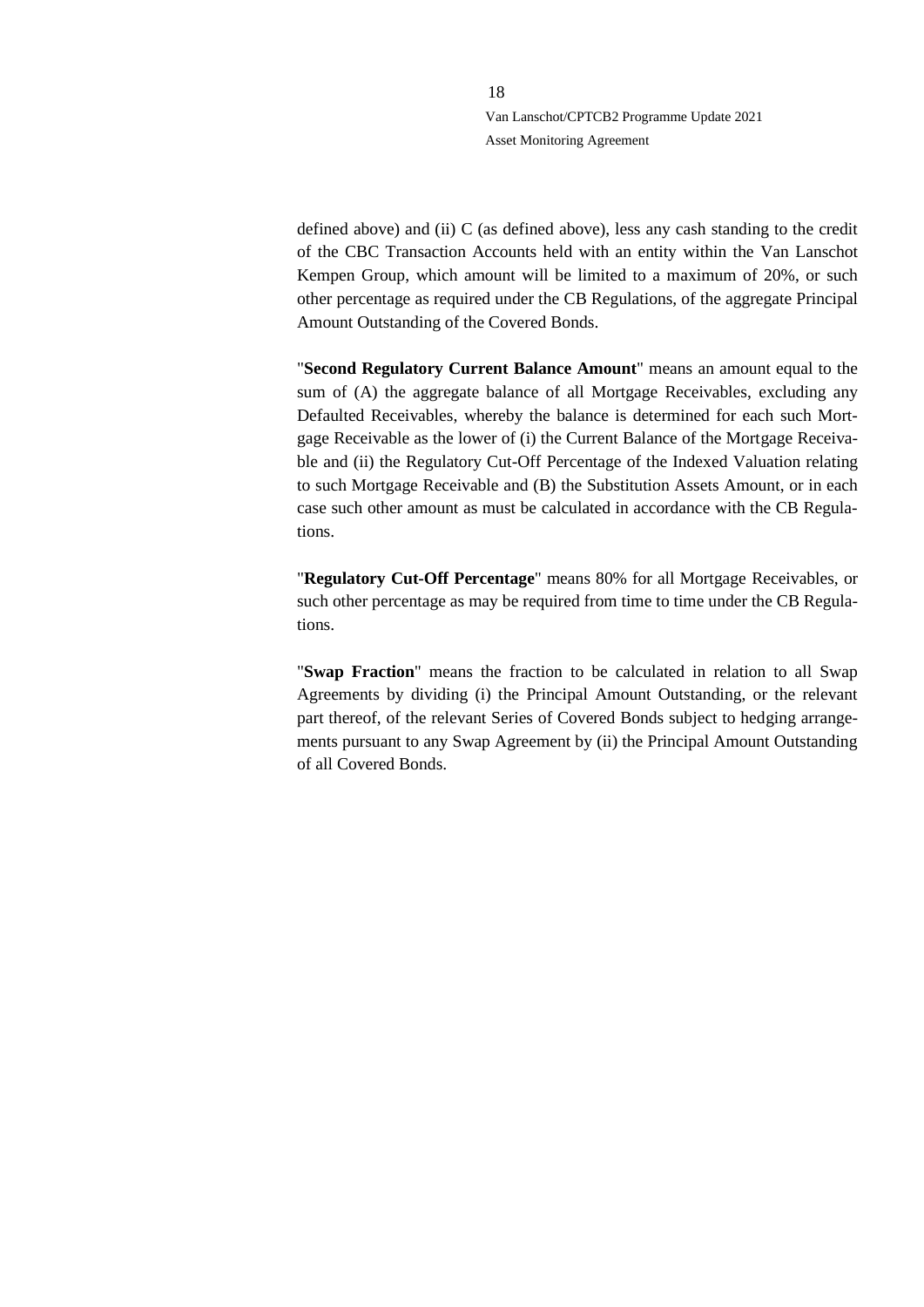#### **SCHEDULE 3**

#### **AMORTISATION TEST**

#### "**Amortisation Test Aggregate Asset Amount**" means A + B + C - Y - Z.

"**A**" means the sum of all Amortisation Test Current Balances of all Mortgage Receivables. The "**Amortisation Test Current Balance**" of a Mortgage Receivable is the lower of:

- (i) the Current Balance of such Mortgage Receivable minus  $\alpha$ ; and
- (ii) the LTV Cut-Off Percentage (relating to such Mortgage Receivable) times the Indexed Valuation, minus β.

"**α**" means for each Mortgage Receivable the lower of its Current Balance and the sum of the following elements, to the extent applicable to it:

- (i) if it was in breach of the Mortgage Receivable Warranties as of the relevant Transfer Date: such amount as is necessary to reduce its Adjusted Current Balance or Current Balance, as the case may be, to zero;
- (ii) if it is 3 months or more in arrears or it is a Defaulted Receivable: such amount as is necessary to reduce its Adjusted Current Balance or Current Balance, as the case may be, to zero;
- (iii) if the Issuer's rating from Fitch falls below 'A' (long term) or 'F1' (short term), an additional amount in connection with the possible set-off risk pertaining to deposits maintained by Borrowers with the Issuer for mortgage loans issued by the Issuer being equal to (i) the amount deposited with the Issuer by the relevant Borrower minus any amounts which are guaranteed under the deposit guarantee scheme (*depositogarantiestelsel*) from time to time or (ii) a lower amount, subject to Rating Agency Confirmation; and
- (iv) if the Transferor has an Other Claim (excluding, for the avoidance of doubt, a Further Advance): an amount equal to the Deductible Other Claim.

"**Deductible Other Claim**" means, in respect of a Mortgage Receivable, zero, in case the sum of the outstanding balance of the Other Claim and Outstanding Principal Amount of such Mortgage Receivable is lower than the Indexed Valuation of the Mortgaged Asset times (1- MVD Assumption) and in all other cases, an amount equal to the lower of (i) the amount by which the sum of the outstanding balance of the Other Claim and the Outstanding Principal Amount of such Mortgage Receivable exceeds the Indexed Valuation of the Mortgaged Asset times (1- MVD Assumption) or (ii) the lower of (a) the outstanding balance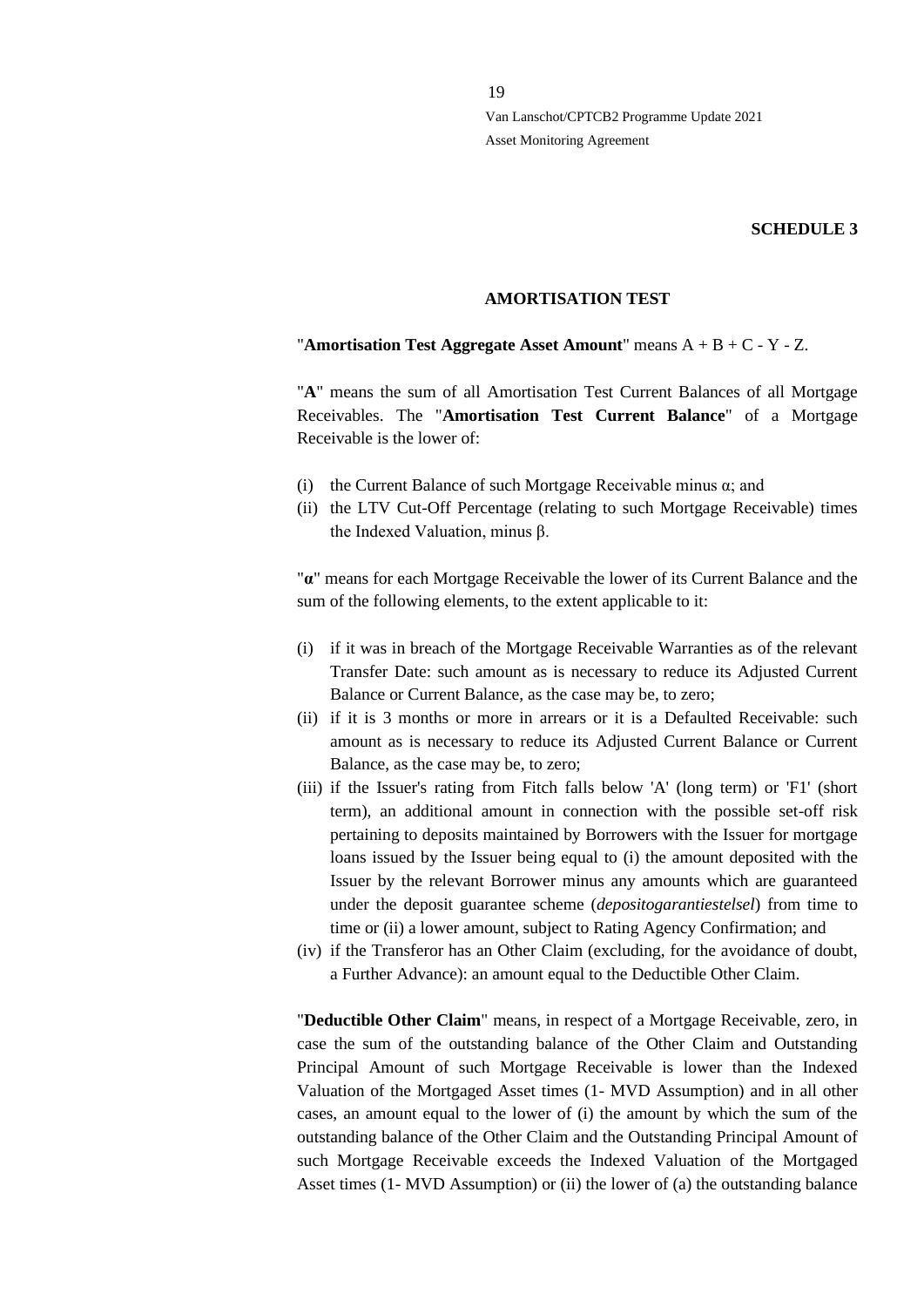of the Other Claim or (b) the Outstanding Principal Amount of such Mortgage Receivable.

"**MVD Assumption**" means the most conservative market value decline assumption as notified by the Administrator to the Rating Agencies in order to achieve a rating (i) of 'AAA' in relation to the first issue of Covered Bonds or (ii) in relation to any subsequent issue of Covered Bonds, equal to the current rating assigned to the outstanding Series of Covered Bonds.

"**β**" means for each Mortgage Receivable the lower of (i) the LTV Cut-Off Percentage of its Indexed Valuation and (ii) α minus L.

"**L**" means for each Mortgage Receivable its Current Balance minus the LTV Cut-Off Percentage of its Indexed Valuation provided that if the result is negative, L shall be zero and if the result exceeds  $α$ , L shall equal  $α$ .

"**B**" means the amount of any cash standing to the credit of the CBC Transaction Accounts (other than the Swap Collateral Account and the Construction Account but including any amounts on the Reserve Account) including on the relevant Calculation Date on which the Amortisation Test is calculated any Principal Receipts and Interest Receipts related to the calendar month preceding such Calculation Date paid by the relevant Borrowers and received by the CBC on its CBC Accounts up to the Business Day immediately preceding such Calculation Date.

"**C**" means the aggregate outstanding principal amount of all Transferred Collateral in Substitution Assets and accrued interest thereon which has not been applied in accordance with the Trust Deed (to the extent not included in B). Substitution Assets will be valued on a monthly basis and be taken into account for their mark-to-market value at a discount based on a methodology notified to the Rating Agencies.

"**Y**" means if the aggregate Current Balance of all Mortgage Receivables resulting from Long Term Mortgage Loans exceeds 5 per cent. of the aggregate Current Balance of all Mortgage Receivables, then the excess over such 5 per cent. threshold or a lower amount, subject to Rating Agency Confirmation.

"**Z**" means an amount equal to the Interest Reserve Required Amount.

"**Interest Reserve Required Amount**" means the higher of zero and (i) U plus V minus W; or (ii) a lower amount, subject to Rating Agency Confirmation; whereas: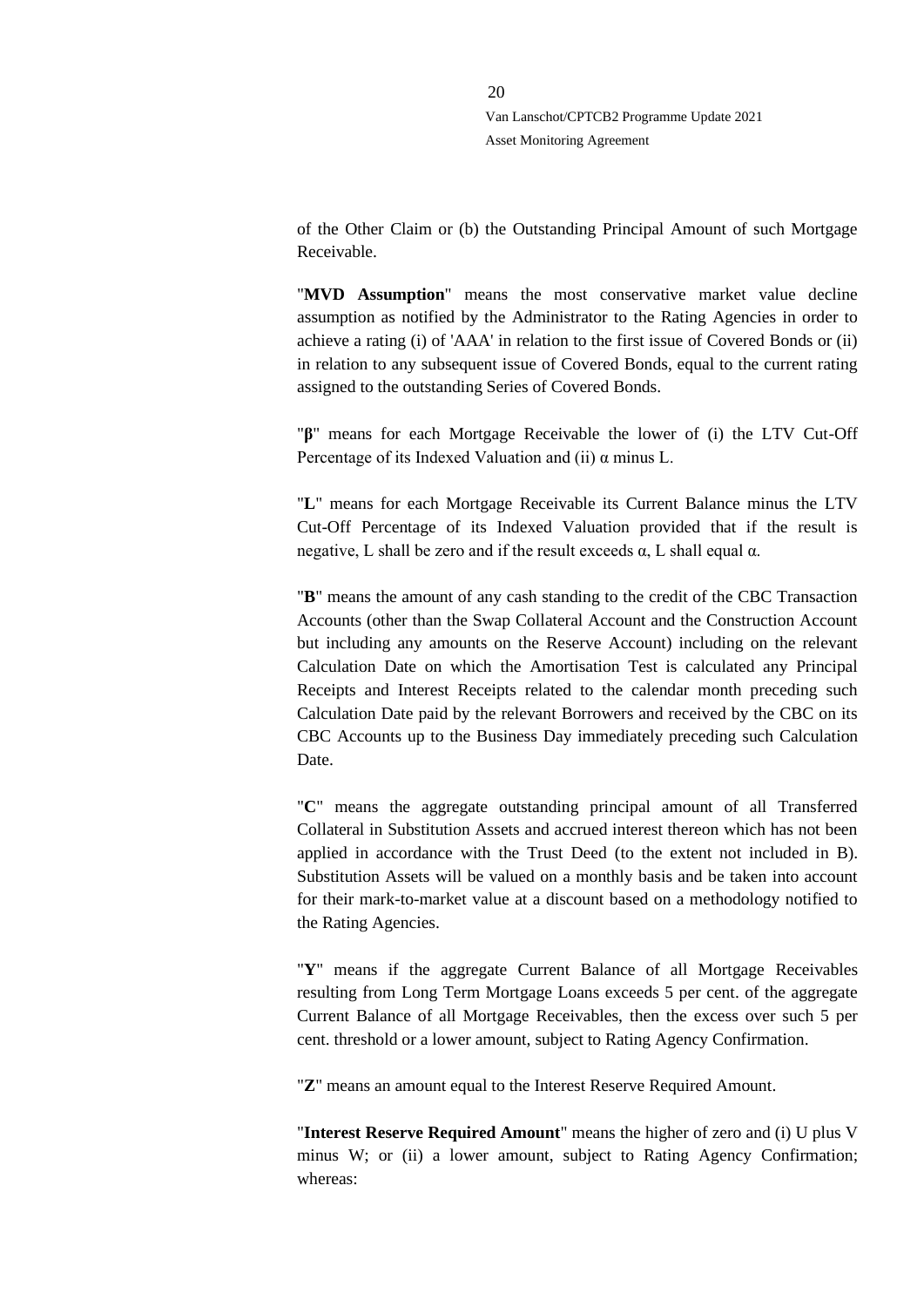"**U**" means the sum of the aggregate amount of interest payable in respect of all Series of Covered Bonds from the date of the relevant calculation up to and including the relevant Maturity Date.

"**V**" means the product of:

- (i) the higher of (a) zero; and (b) the difference between (x) the Portfolio Weighted Average Life and (y) the Series Weighted Average Life;
- (ii) the aggregate Principal Amount Outstanding of all Series; and
- (iii) the Weighted Average Series of Post Maturity Interest Rate.

"**W**" means the Estimated Portfolio Interest Income.

"**First Regulatory Current Balance Amount**" means an amount equal to the sum of (i) the aggregate amount of the Current Balance of the Mortgage Receivables, excluding any Defaulted Receivables and (ii) the Substitution Assets Amount, or in each case such other amount as must be calculated in accordance with the CB Regulations.

"**Substitution Assets Amount**" means an amount equal to the sum of (i) B (as defined above) and (ii) C (as defined above), less any cash standing to the credit of the CBC Transaction Accounts held with an entity within the Van Lanschot Kempen Group, which amount will be limited to a maximum of 20%, or such other percentage as required under the CB Regulations, of the aggregate Principal Amount Outstanding of the Covered Bonds.

"**Second Regulatory Current Balance Amount**" means an amount equal to the sum of (A) the aggregate balance of all Mortgage Receivables, excluding any Defaulted Receivables, whereby the balance is determined for each such Mortgage Receivable as the lower of (i) the Current Balance of the Mortgage Receivable and (ii) the Regulatory Cut-Off Percentage of the Indexed Valuation relating to such Mortgage Receivable and (B) Substitution Assets Amount, or in each case such other amount as must be calculated in accordance with the CB Regulations.

"**Regulatory Cut-Off Percentage**" means 80% for all Mortgage Receivables, or such other percentage as may be required from time to time under the CB Regulations.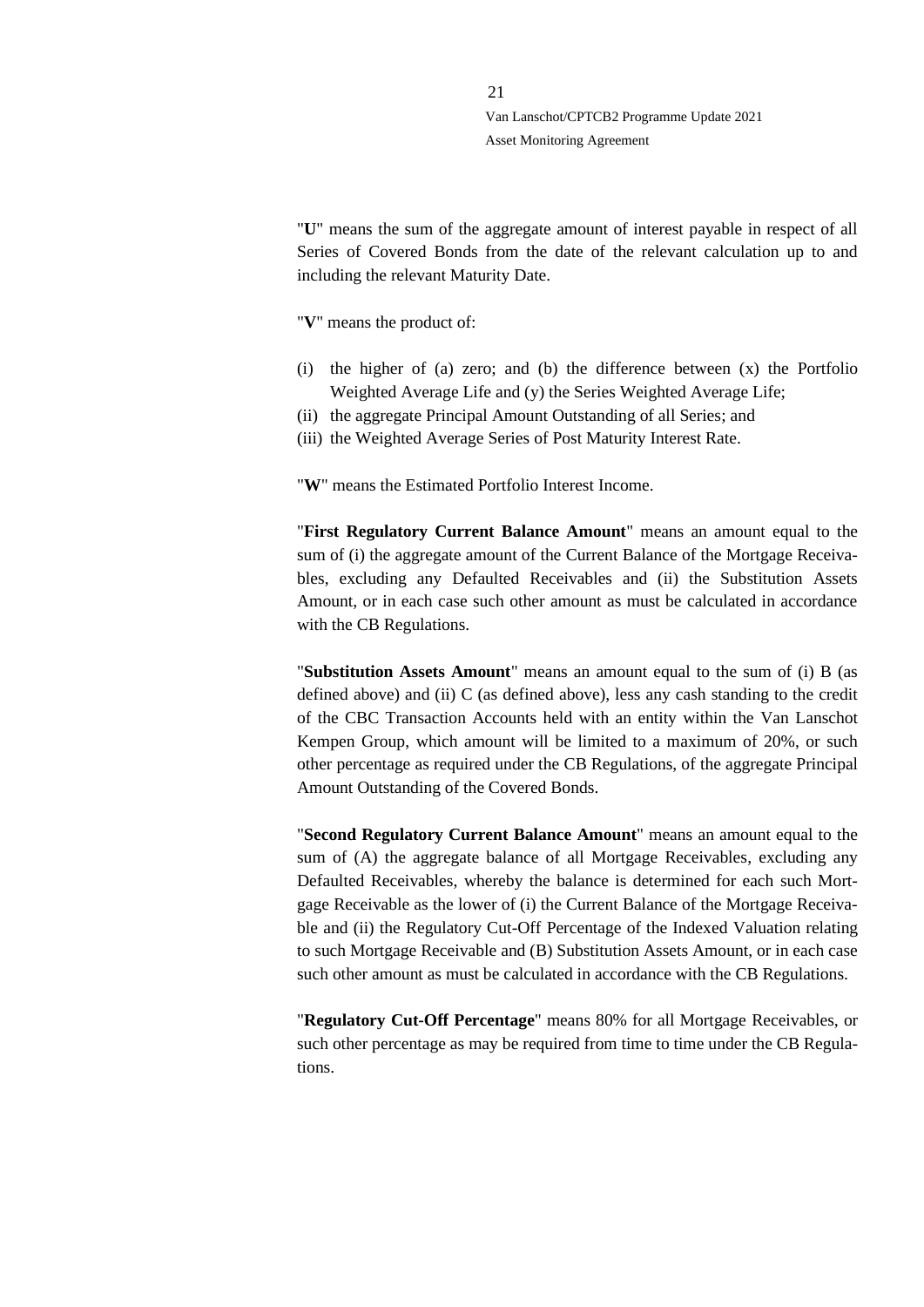#### **SCHEDULE 4**

#### **LIQUIDITY RESERVE TEST**

"**K**" means all expected income generated in the relevant six (6) months period to which the Liquidity Reserve Test relates.

"**L**" means all amounts credited to the Reserve Account.

"**M**" means all other liquid assets available to the CBC.

"**N**" means all interest due and payable by the CBC on the Covered Bonds and all items ranking equal to and above interest on the Priority of Payments in the relevant 6 months period to which the Liquidity Reserve Test relates.